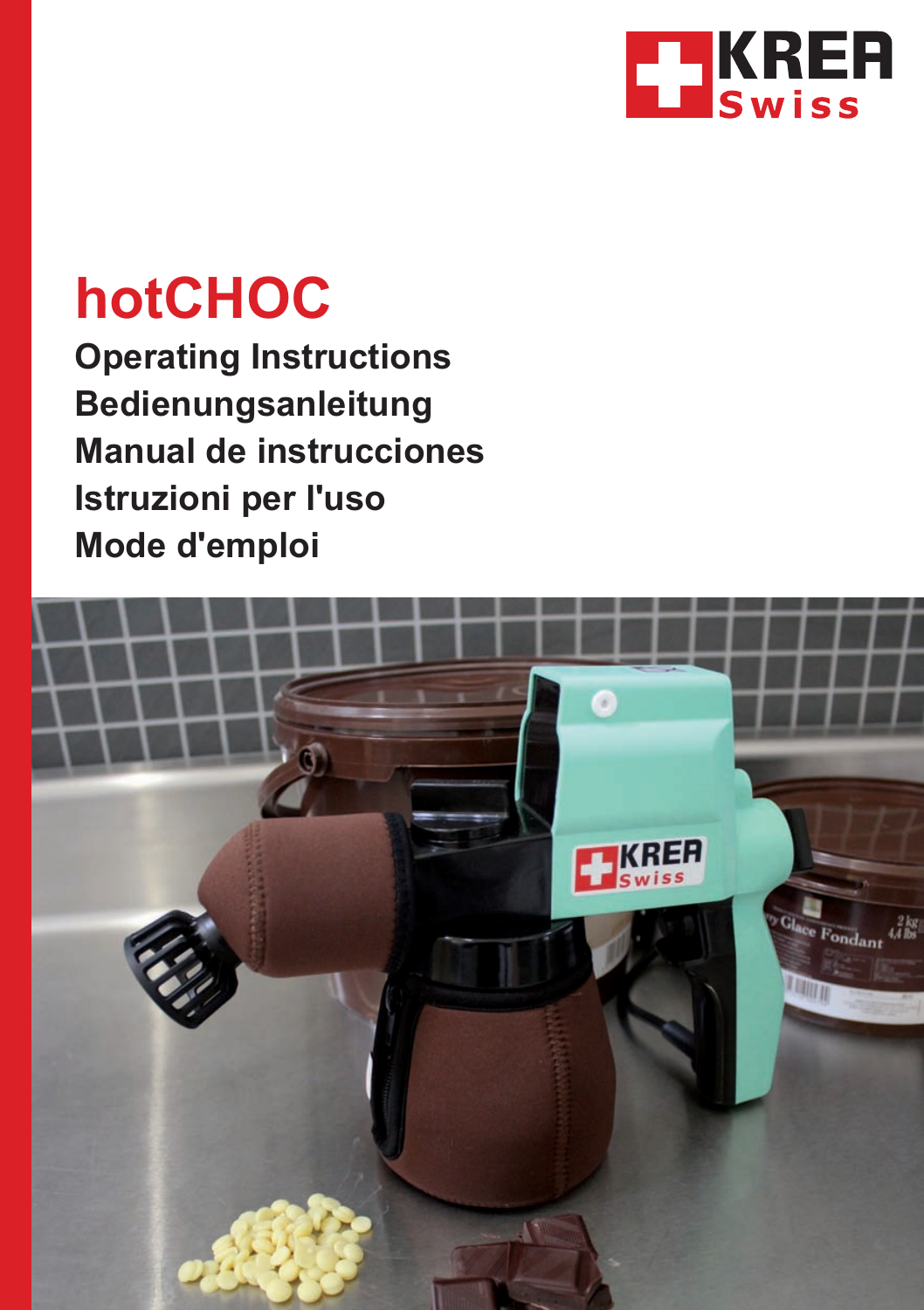

#### **Spare parts and accessories / Ersatzteile und Zubehör / e accessori / Pièces de rechange et accessoires: hotCHOC Repuestos y acesorios / Ricambi**

#### **Pos. Art. Nº.**

|                | 12-000-010       | Hood                | Haube              | Capò                              | Cappa                              | Capot                         |
|----------------|------------------|---------------------|--------------------|-----------------------------------|------------------------------------|-------------------------------|
| $\overline{2}$ | 09-004-004       | Service screw       | Flügelschraube     | Tornillo de servicio              | Vite di servizio                   | Vis de service                |
| 3              | 12-004-010       | Piston              | Kolben             | Pistòn                            | Pistone                            | Piston                        |
| 4              | 12-004-013       | Piston spring       | Kolbenfeder        | Muelle del pistòn                 | Molla del pistone                  | Piston à ressort              |
| 5              | 12-004-005       | Pump housing        | Pumpengehäuse      | Carcaja de la bomba               | Alloggiamento della pompa          | Corps de pompe                |
| 6              | 12-005-003       | Adapter             | Adapter            | Vàlvula de bola                   | Adattatore                         | Adaptateur                    |
|                | 12-507-010       | Atomiser unit       | Zerstäubereinheit  | Inserción pulverizadora           | Nebulizzatore                      | Unité de pulvérisation        |
| 8              | 12-508-220       | Nozzle extension    | Düsenverlängerung  | Prolongador de la boquilla        | Estensione dell'ugello             | Rallonge de buse              |
| 9              | 09-490-006       | Round nozzle R6     | Runddüse R6        | Boquilla redonda R6               | Ugello tondo R6                    | Buse ronde R6                 |
| 10             | 12-005-021       | Suction tube        | Saugrohr           | Tubo de succión                   | Tubo di suzione                    | Tube d'aspiration             |
| 11             | 12-000-016       | Container & lid     | Behälter & Deckel  | Envase y tapa                     | Contenitore e tappo                | Conteneur et couvercle        |
| 12             | 12-508-201       | Container sleeve    | Behälterisolierung | Funda de aislación del envase     | Guaina isolante per il contenitore | Manchon isolant du conteneur  |
| 13             | 12-508-200       | Nozzle sleeve       | Düsenisolierung    | Funda de aislación de la boquilla | Guaina isolante per ugello         | Manchon isolant de la buse    |
|                | 14 C Distributor | Nozzle heating unit | Düsenheizung       | Boquilla con unidad de clefacción | Unità di riscaldamento dell'ugello | Unité de chauffage de la buse |
|                |                  |                     |                    |                                   |                                    |                               |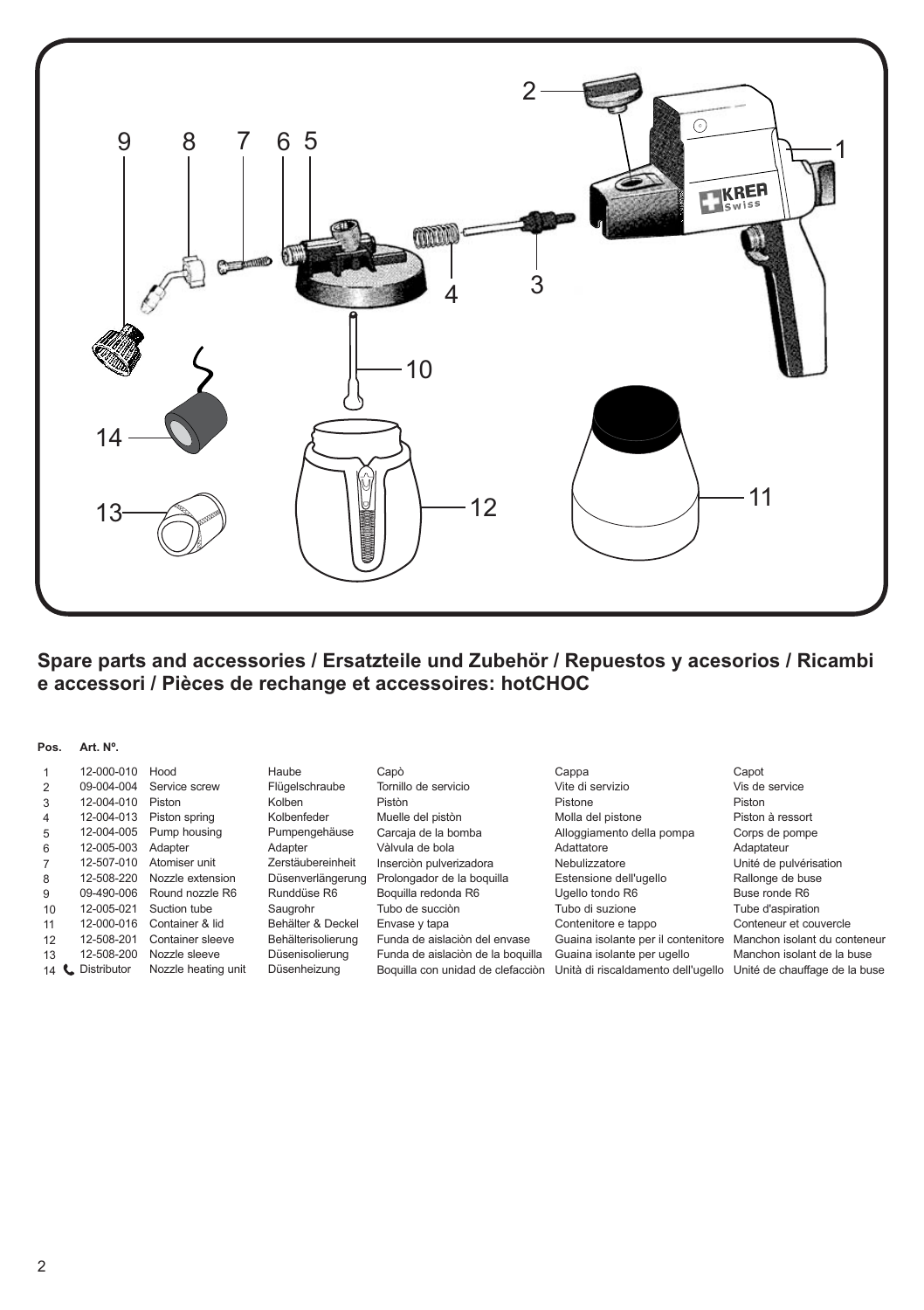## **DESCRIPTION**

The hotCHOC spray gun has been designed specifically to spray a mixture of 50% chocolate and 50% cocoa butter at a temperature range of 29°C - 35°C / 84°F - 95°F. The power settings and nozzle & piston sizes enable a thin layer of material to be sprayed, whilst benefitting from reduced overspray or noise compared to other sprayers and air brush systems. Additional features such as insulation and a heating unit are integrated to slow down cooling.

Working with different materials and temperatures than those recommended may affect the performance. More information relating to the sprayers recommended usage is provided below.

### **Technical Data**

| <b>Nominal Output:</b>     | 40 W            |
|----------------------------|-----------------|
| Delivery Rate*:            | 120 - 200 g/min |
| Viscosity rate*:           | 20 - 28 DIN/sec |
| <b>Container Capacity:</b> | 550 ml          |
| Weight approx.:            | $1.3$ kg        |
| Sound level**:             | 75dB            |

\*Based on 50% tempered chocolate, 50% cocoa butter at circa 31°C / 88°F. \*\* Average, based on approximately 2 meters distance and height.

## **FOR YOUR SAFETY**

#### **The hotCHOC should only be operated safely when the safety & operating instructions have been read and are strictly adhered to.**

- At no time should the electrical or the heating components be brought into contact with liquids of any type. Recommended cleaning methods are explained on page 6.
- Only connect the power plug when the sprayer is OFF. The heating sleeve will remain in operation as long as the plug is connected. Always disconnect the plug from the power socket before taking apart. Do not carry by the power cord.
- The sprayer must not be used in locations where explosive gases may occur or to spray inflammable liquids (e.g. petrol or spirits). Ensure that there is adequate ventilation when working in confined spaces.
- Never direct the spray jet towards people or animals as it can cause injury. Keep the sprayer and accessories out of the reach of children.
- The hotCHOC noise level is similar to many kitchen appliances. The decision to use ear protection remains the users responsibility.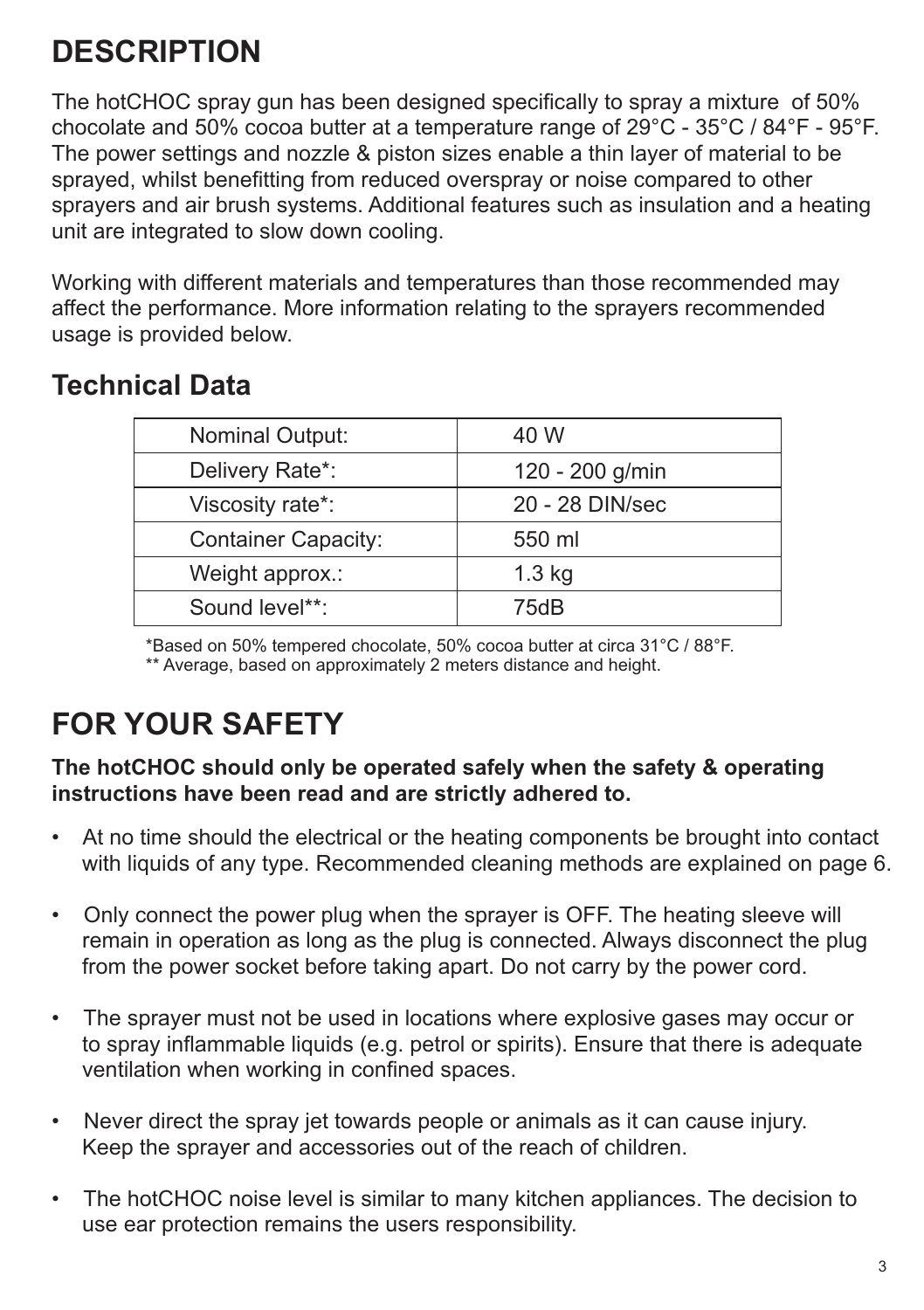### **GETTING STARTED - tips & tricks**

#### **BEFORE STARTING: please ensure that the container is at least 50% full.**

Do not use the hotCHOC without material or spray until completely empty. This avoids creating unnecessary noise & vibration and prevents splatter.

#### **Always use clean material that is free of particles.**

The hotCHOC is designed to spray only pure fluids. Please avoid materials containing seeds or any type of particles as they may restrict piston movement and shorten the sprayer`s life. In case of doubts regarding any particles, filtering of the material is recommended.

#### **We recommend spraying at 29°C - 35°C / 84°F - 95°F. Why?**

When the warm chocolate leaves the nozzle, the small atomised particles will be immediately exposed to the ambient air temperature, normally resulting in a circa 20% drop in chocolate temperature, for e.g. in a working environment of 22°C / 72°F, chocolate in the container at 31°C / 88°F will cool to circa 25°C / 77°F upon reaching the target surface just circa 30 cm later.

In a normal food preparation environment the container can be filled at 35°C / 95°F, knowing that the temperature will have cooled significantly by the time it reaches the target. The container can be used in a hot water bath or microwave up to 70°C / 160°F but of course, please remove the insulation cover first. The container can also be stored in the fridge.

#### **Maximising the period that chocolate remains warm.**

Tempered chocolate generally changes back to solid form as it approaches 21°C / 70°F and usually is worked with between 29°C - 35°C / 84°F - 95°F. The hotCHOC sprayer is designed to deliver an even spray pattern even down to around 27°C / 80°F with minimal overspray. The nozzle heater can be expected to maintain an average nozzle extension temperature of around 30°C / 86°F with circa 26°C / 79°F even in the nozzle tip. The nozzle heating starts working when plugged in and should be left plugged in even when changing containers over.

Adding the chocolate mix to the container at 35°C+ / 95°F+ and using the insulation and heating features, it should be possible to continue spraying for as long as an hour without the need to reheat the material

#### **Fitting the heating unit.**

Before filling the container with chocolate, first fit the heating unit to the nozzle extension following the below steps:

- i) Ensure the cable and heating unit is dry and free from liquids.
- ii) Firmly tighten the black nozzle extension screw to the pump housing.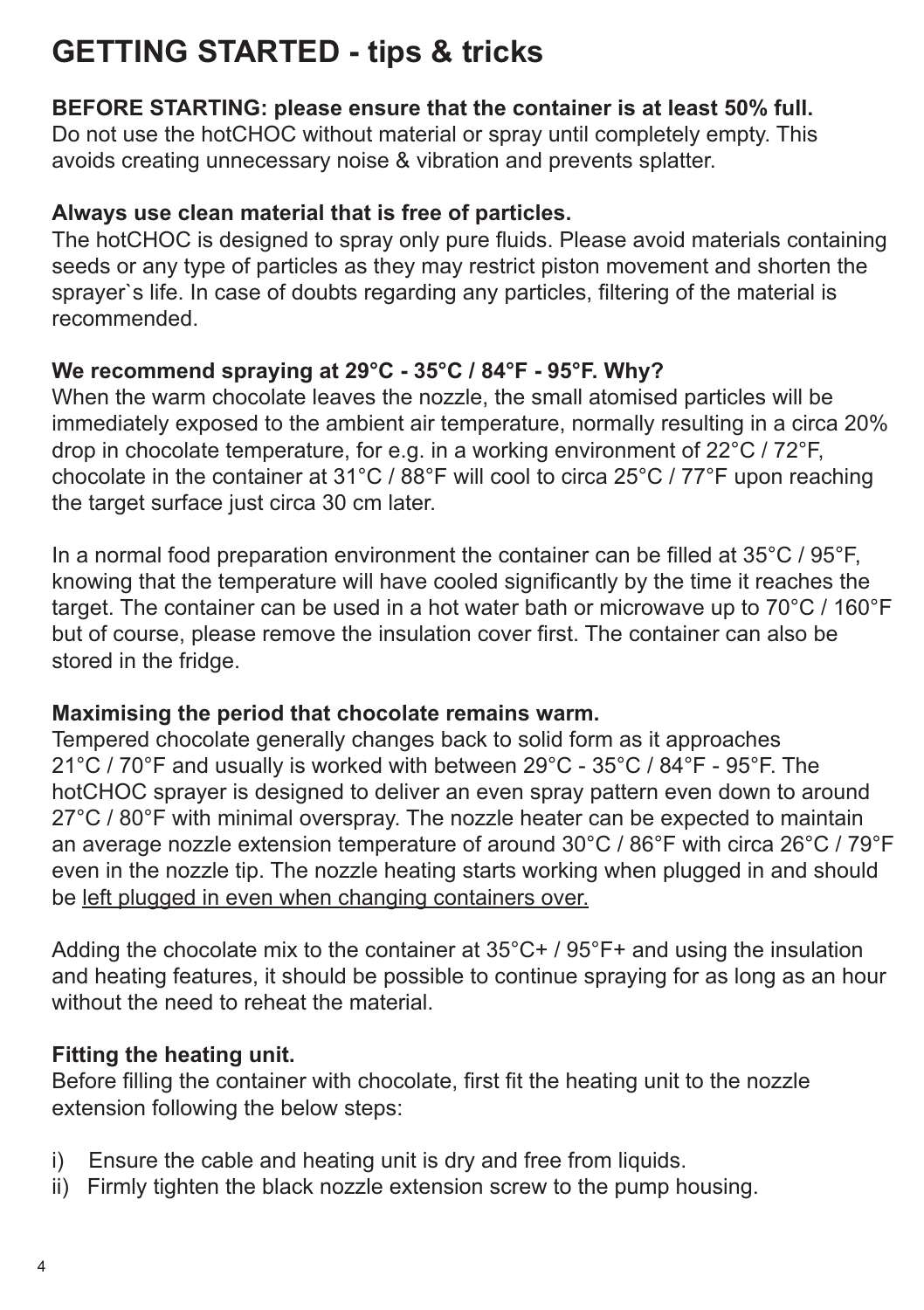- nozzle extension tube screw until it is flush against the pump housing. iii) Without the end basket nozzle, slide the heating unit up and over the black
- iv) Slide on the insulation sock until it reaches the rear end of the heating unit.
- v) Screw on the black nozzle.
- Only unplug the sprayer after the heating unit is no longer needed. vi) Plug in the sprayer and leave for 2 or 3 minutes for the heating unit to heat up.

#### **Optimum spraying.**

To enable a light chocolate covering, the hotCHOC has been specifically configured to spray around 2 grams per second of 50% chocolate and 50% cocoa butter mixture, dependent upon the type and temperature. 500ml can provide a maximum light coverage of 10 - 15 m², or 5 - 8 m² of thicker coating. A light coverage can be achieved with one pass, using a surface pattern of about 10 cm, sprayed approximately 30 cm away from the surface.

- Before starting, turn the power knob completely to the left. This is the maximum power setting and after a few seconds will create sufficient suction to spray the material. Adjust the power knob as required until the sprayer demonstrates a fine spray and makes an even tone.
- Maintain a constant distance and smooth movement.
- Avoid shaking the gun or sharp movements as this will cause droplets.
- Varying the speed of arm movement, the height and number of coatings will vary the effect and thickness of sprayed material.
- It is recommended to start and stop the sideways movement off the product and only press the power button when over the product. This helps reduce the volume being sprayer at the turning point.
- The R6 is the best nozzle for working with chocolate with the hotCHOC.
- If you want to spray from below, you may rotate the nozzle extension however - *only rotate in a clockwise direction* (when viewed from the front), otherwise you will loosen the nozzle extension. The easiest method of adjusting the nozzle direction is from the right side, hold the pump housing firmly with your left hand and move the nozzle extension with your right hand.

#### **Spraying other materials?**

The sprayer is only designed to spray chocolate. Spraying other low viscosity (thin) materials such as oil and light glaze is likely to produce a different effect.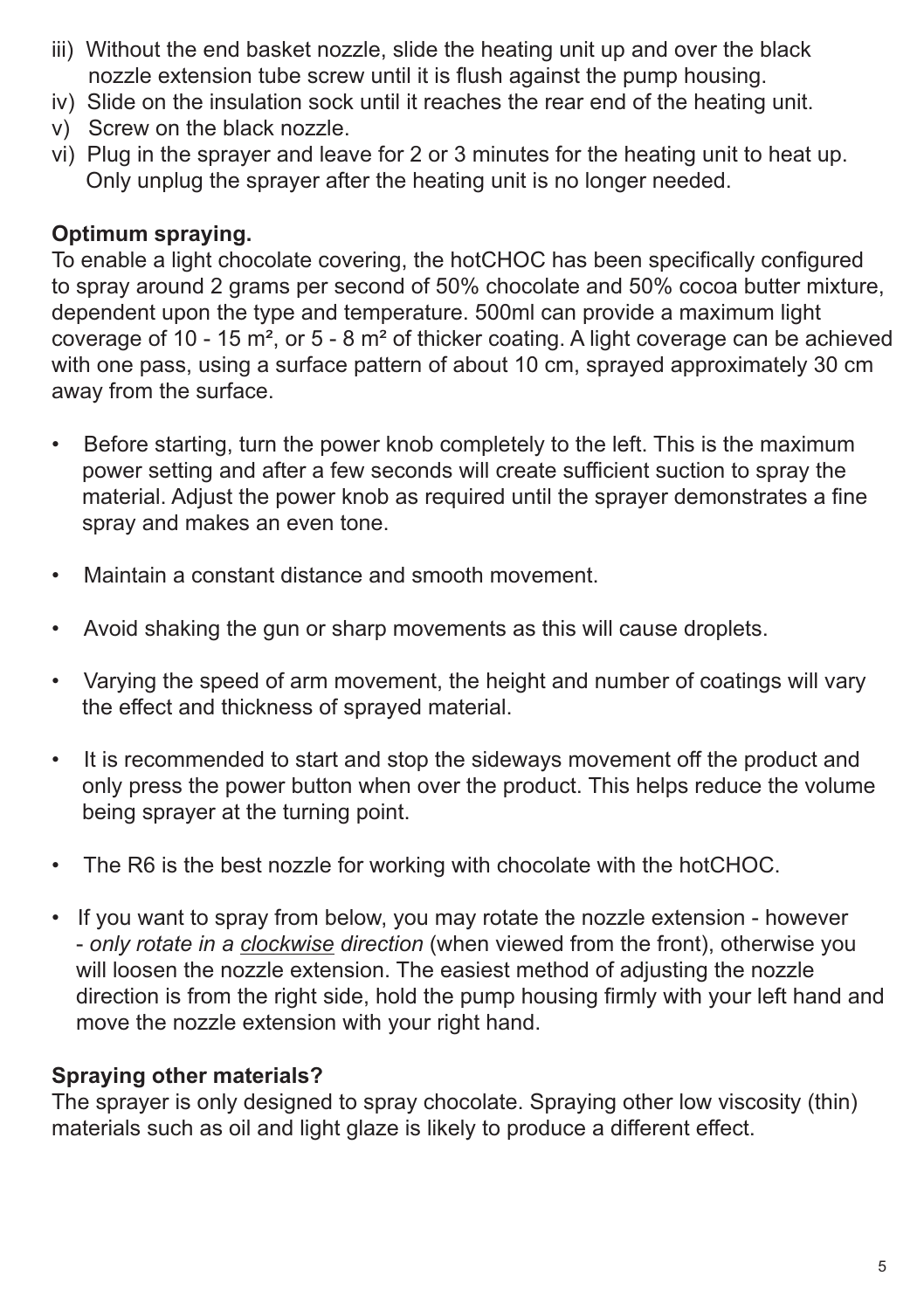### **CLEANING**

#### **IMPORTANT: Always remove the electrics and heating unit before washing the gun. These parts should never be exposed to liquids.**

**Always clean immediately after use**. For external cleaning, simply wipe down the outside of the sprayer with an approved food grade detergent. For internal cleaning, we recommend to spray half a container of very hot water through and then clean the individual parts using a suitable food safe mild detergent. Careful use of a soft pipe cleaning brush is also recommended but care should be taken not to damage the cylinder by using abrasive or sharp tools. If available, blowing air through the nozzle and suction tube can ease the cleaning process. Rinse thoroughly thereafter with hot fresh water.

The sprayer is designed with quality components. If you experience any issue, we recommend first following the trouble shooting document and films on our website: www.KreaSwiss.com/professional-food-sprayer-guns. In most cases a part has been forgotten or the product needs a thorough cleaning. If your issue persists, please contact your reseller for additional support. Please always include the article number (Page 2) in any correspondence.

#### **DISMANTLING AND ASSEMBLING (see page 2)**

- **•** Unscrew the round jet nozzle (9) and slide off the nozzle heating unit (14). Then unscrew the bent nozzle extension (8) from the pump housing (5).
- Remove the 3 piece "atomiser unit" (7) from inside the chamber. The metal adapter (6) should never be removed. Place all parts in a small dish and clean them following the cleaning steps outlined earlier. The suction tube (10), container (11), container insulation sleeve (12) and nozzle insulation sleeve (13) can be washed in the sink.
- Remove the service screw (2) and take off the pump housing (5). Put the piston (3), piston spring (4) and hood (1) to one side and wipe them down as outlined above.
- To assemble the gun, do so in reverse order. The piston should move freely in the pump housing. Ensure the service screw, bent nozzle extension and round jet nozzle pieces are all screwed on tightly.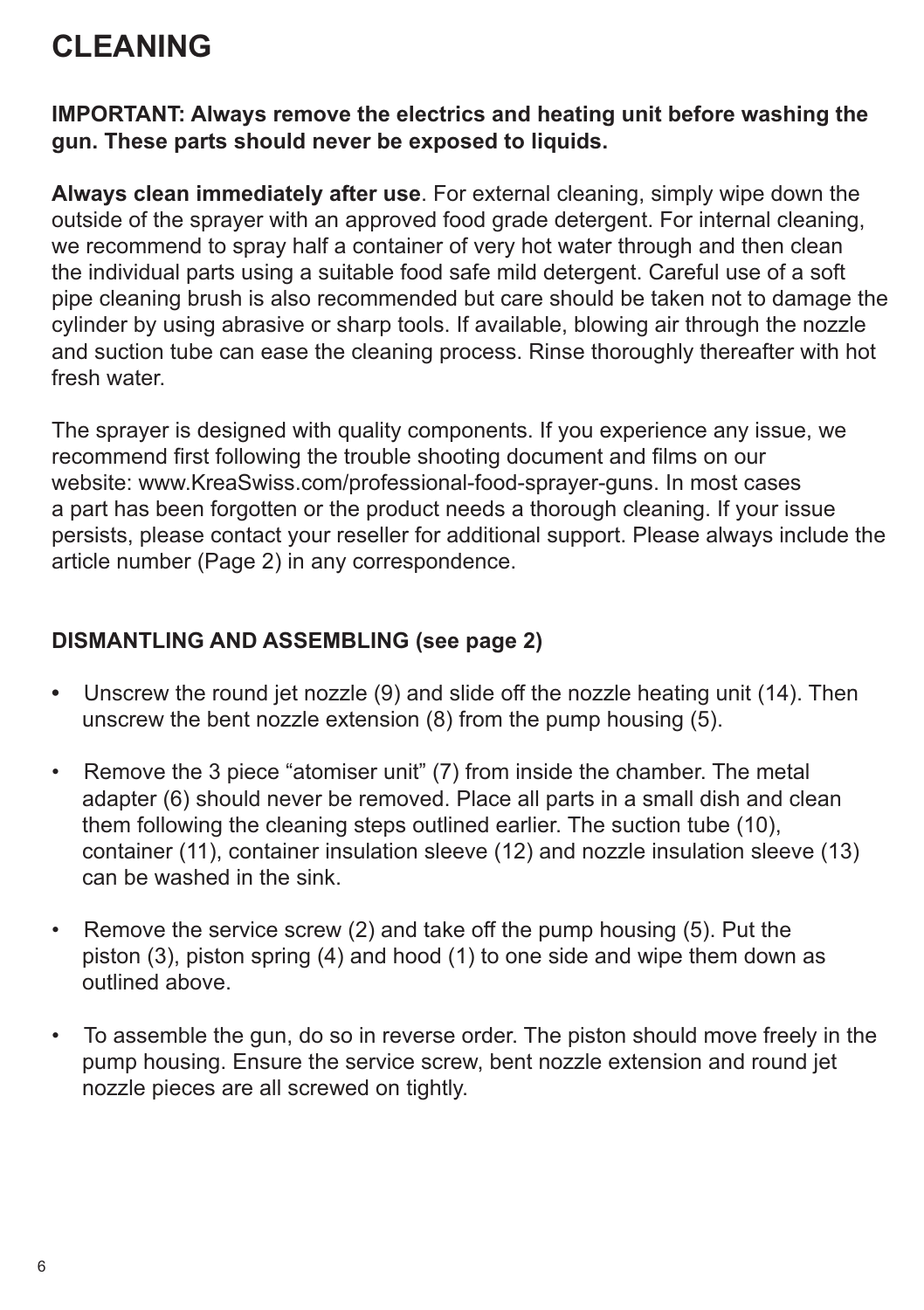### **Guarantee**

- The spray gun is guaranteed for six months subject to the enclosed terms and on condition that it is **only used for processing products approved for the food industry.**
- The spray gun is designed to work and rest intermittently and it is not suitable for industrial use, defined as more than three minutes of operation within any eight minute period. A maximum of 550 ml of material may be sprayed within a 3 minute period after which a 5 minute total resting (cooling) period is required before the sprayer may be used again. Should the spray gun be intermittently used, for periods of 20 - 30 seconds at a time, then a resting (cooling) period of 5 - 10 seconds is sufficient. Failure to adhere to the usage & resting (cooling) period will significantly reduce the lifetime of the sprayer and negate the warranty.
- Only original spare parts may be used in the event of repairs.
- The spray gun must be serviced and cleaned as described in the operating instructions.
- The guarantee starts upon customer receipt. The guarantee excludes any damage due to natural wear, overloading or incorrect handling.

#### **REPAIRS & PRODUCT LIABILITY**

Repairs are not covered by the guarantee and shall be performed by service centres subject to the applicable price and delivery terms of the country in question.

No liability is accepted for damage caused directly or indirectly by the use and spraying of this products. The user assumes full responsibility for the use of the product in accordance with the laws of food hygiene and other legal regulations.

#### **EN Declaration of Conformity CE**

This product meets the required standards as set out in the following norms: EN 50144-1:98 +A1:02 +A2:03, EN 50144-2-7:00, EN 50366:03 + A1:06, EN 55014-1:06 + A1:09 + A2:11, EN 55014-2:97 + A1:01 + A2:08, EN 61000-3-2:06 +A1:09 +A2:09, EN 61000-3-3:08, EN 62233:08



San Verdel

Dr. S. Kendrick A. Hitschrich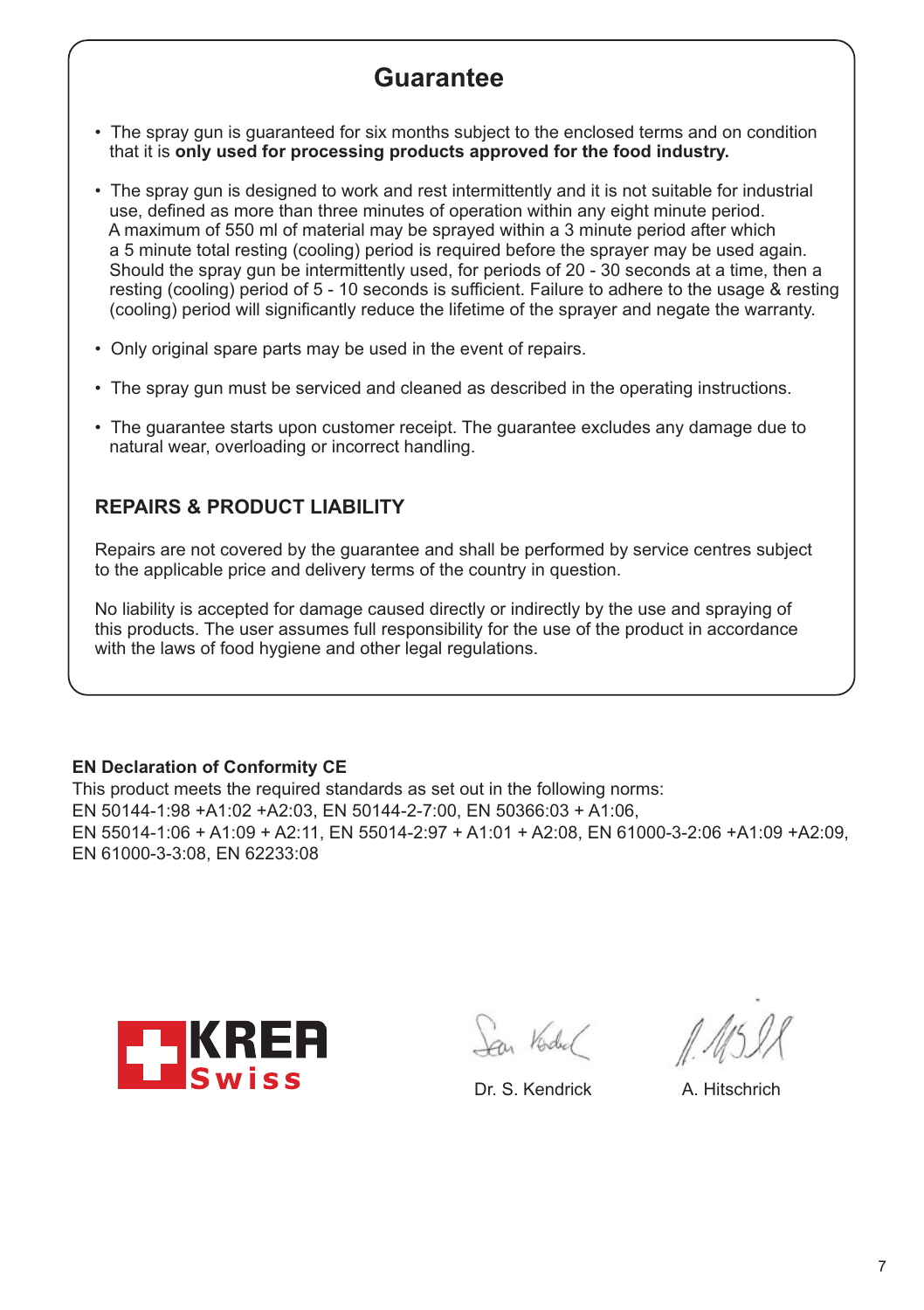### **BESCHREIBUNG**

Die hotCHOC wurde konzipiert, um eine Mixtur von 50% Schokolade / 50% Kakaobutter in einem Temperaturrahmen von 29°C - 40°C zu sprühen. Die Pistolengrundeinstellung sowie Düsen- & Kolbengrösse erlauben eine dünne Beschichtung. Dies schafft weniger Sprühnebel und einen geringeren Geräuschpegel als herkömmliche Sprühpistolen und Luftdruckgeräte, der Isoliermantel und die Düsenheizung sorgen dafür, dass das Sprühmaterial nicht so schnell abkühlt.

Wenn man mit anderen Sprühmaterialen, als die für dieses Gerät geeigneten, so kann dies die Arbeitsleistung des Gerätes beeinflussen. Mehr Informationen zu den Sprühmaterialempfehlungen finden Sie im Folgenden.

### **Technische Daten**

| Nennleistung:     | 40 W            |
|-------------------|-----------------|
| Förderleistung*:  | 120 - 200 g/Min |
| Viskosität*:      | 20 - 28 DIN/Sek |
| Behälter-Volumen: | 550 ml          |
| Gewicht:          | ca 1.3 kg       |
| Geräuschpegel**:  | 75dB            |
|                   |                 |

\* Basierend auf 50% temperierte Schokolade, 50% Kakaobutter bei ca. 31°C. \*\* Durchschnittlich, basierend auf ca. 2 Meter Distanz und Höhe.

## **ZU IHRER SICHERHEIT**

**Die hotCHOC sollte nur benutzt werden, nachdem die Sicherheits- und Bedienungsanweisungen gelesen wurden und befolgt werden.**

- Die elektrischen Teile oder Heizelemente düfen nicht mit Flüssigkeit in Kontakt kommen. Die Reinigungsempfehlungen finden Sie auf Seite 11.
- Schliessen Sie das Gerät nur im ausgeschalteten Zustand an den Strom an. Der Düsenheizkörper ist in Funktion, solange das Gerät am Strom angeschlossen ist. Den Stecker immer aus der Steckdose ziehen bevor Sie das Gerät auseinander bauen. Tragen Sie das Gerät nicht am Stromkabel.
- Das Sprühgerät darf nicht an Orten mit explosiven Gasen oder für das Sprühen von brennbaren Flüssigkeiten (z. B. Benzin oder Spiritus) genutzt werden. Stellen Sie sicher, dass beim Arbeiten in geschlossenen Räumen eine ausreichende Belüftung vorhanden ist.
- Nie den Spritzstrahl auf Menschen oder Tiere richten, da dies zu Verletzungen führen kann. Halten Sie die Sprühpistole sowie das Zubehör außerhalb der Reich weite von Kindern.
- Der Geräuschpegel der hotCHOC ist ähnlich dem vieler Küchengeräte. Die Nutzung eines Gehörschutzes obliegt der Verantwortung des Benutzers.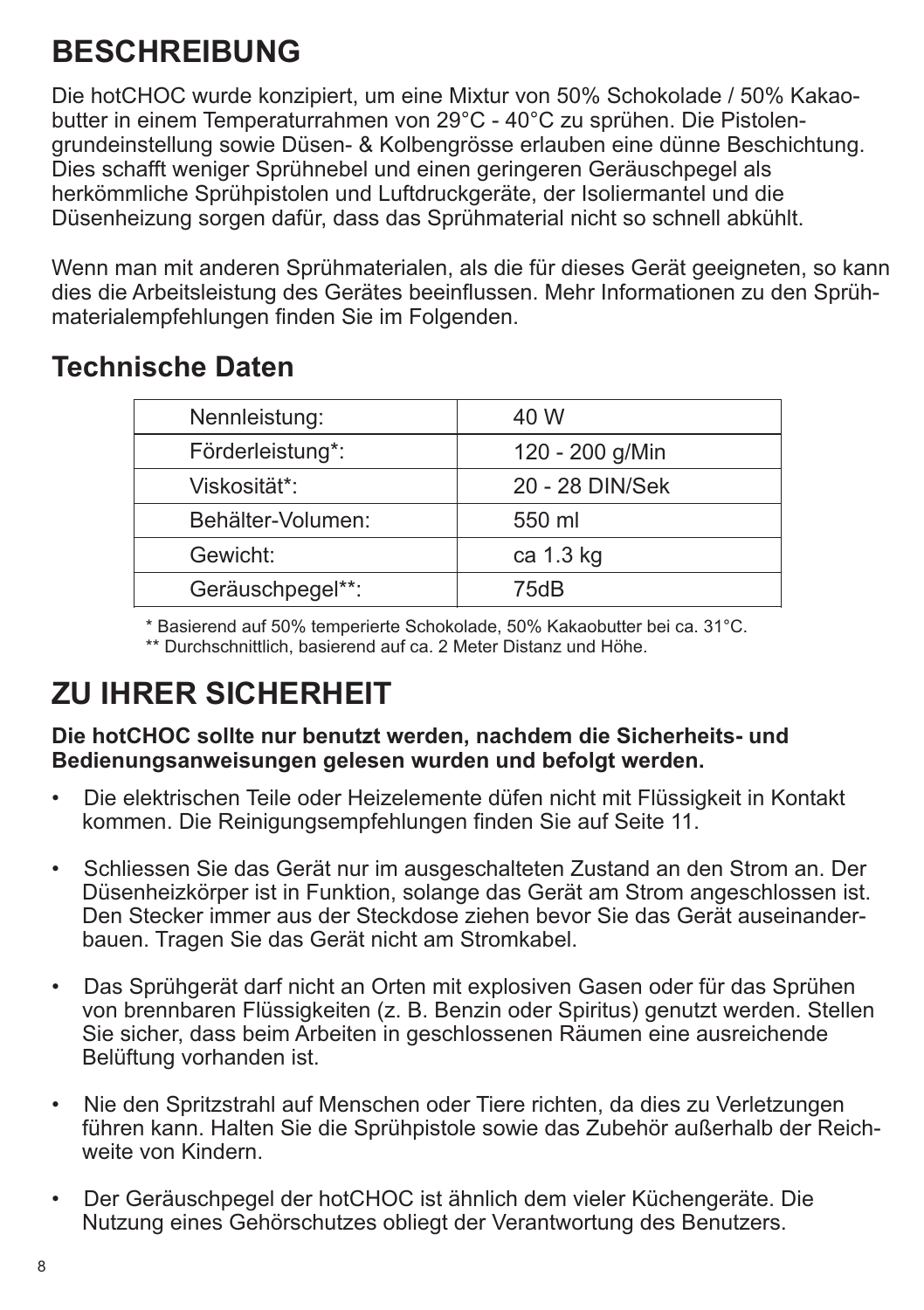## **ERSTE SCHRITTE - Tipps & Tricks**

**VOR DEM START: stellen Sie sicher, dass der Behälter mindestens 50% voll ist.** Die hotCHOC nicht ohne Materialfüllung nutzen bzw. bis zum Ende leer sprühen. Dies vermeidet unnötigen Lärm & Vibrationen und unsaubere Klecksspritzer.

#### **Verwenden Sie stets sauberes Material, das frei von Partikeln ist.**

Die hotCHOC ist darauf ausgelegt nur reine Flüssigkeiten zu sprühen. Bitte vermeiden Sie Materialien, die Samen oder jegliche Art von Teilchen beinhalten, da diese die Kolbenbewegung beschränken und die Lebensdauer des Gerätes verkürzen. Bei Zweifeln hinsichtlich Partikelbeständen in der Flüssigkeit raten wir Ihnen, diese vorab zu filtern.

#### **Wir empfehlen das Sprühen bei 35°C - 40°C. Warum?**

Wenn die warme Schokolade die Düse verlässt, sind die kleinen zerstäubten Partikel unmittelbar der Umgebungstemperatur ausgesetzt, was in der Regel einem 20%igen Rückgang der Schokoladentemperatur gleichkommt. Bei zum Beispiel einer Umgebungstemperatur von 22°C wird die Schokolade von 31°C im Behälter auf circa 25°C beim Erreichen der Zieloberfläche abgekühlt.

Dies bedeutet, dass Sie den Behälter mit einer 35 - 40°C -Mischung füllen können, wissend, dass die Temperatur bis zum Zielausgang deutlich abkühlt. Der Behälter kann in einem heißen Wasserbad oder in der Mikrowelle bis zu 70°C verwendet werden - natürlich nachdem Sie vorab die Isolierung entfernt haben – und kann auch im Kühlschrank gelagert werden.

#### **Maximierung der Zeit, um Schokolade warm zu halten.**

Temperierte Schokolade ändert sich im Allgemeinen zurück zu fester Form, wenn es sich der 21°C -Marke nähert und wird üblicherweise zwischen 29°C / 35°C verarbeitet. Der hotCHOC-Sprüher ermöglicht ein gleichmäßiges Spritzbild sogar bis zu 27°C bei minimaler Sprühwolkenbildung. Die Heizung der Düsenverlängerung erreicht bei einer durchschnittlichen Temperatur von etwa 30°C immer noch knapp 26°C an der Spritzdüsenspitze. Die Düsenheizung funktioniert sobald der Strom angeschlossen ist und sollte auch beim Wechsel des Behälters eingesteckt bleiben.

Wenn man die Schokoladenmischung in den Behälter bei 35°C - 40°C abfüllt und die Isolation sowie Heizung verwendet, sollte es möglich sein, ein gutes Spritzbild über eine komplete Stunde hinweg zu halten ohne das Material erneut erhitzen zu müssen.

#### **Montage der Heizungseinheit.**

Vor dem Befüllen des Behälters mit Schokolade, montieren Sie zuerst den Heizkörper auf die Düsenverlängerung gemäss den folgenden Schritten:

- i) Stellen Sie sicher, dass sowohl Kabel und Heizeinheit trocken sowie frei von Flüssigkeiten sind.
- ii) Ziehen Sie die schwarze Düsenverlängerungsschraube an dem Pumpengehäuse fest.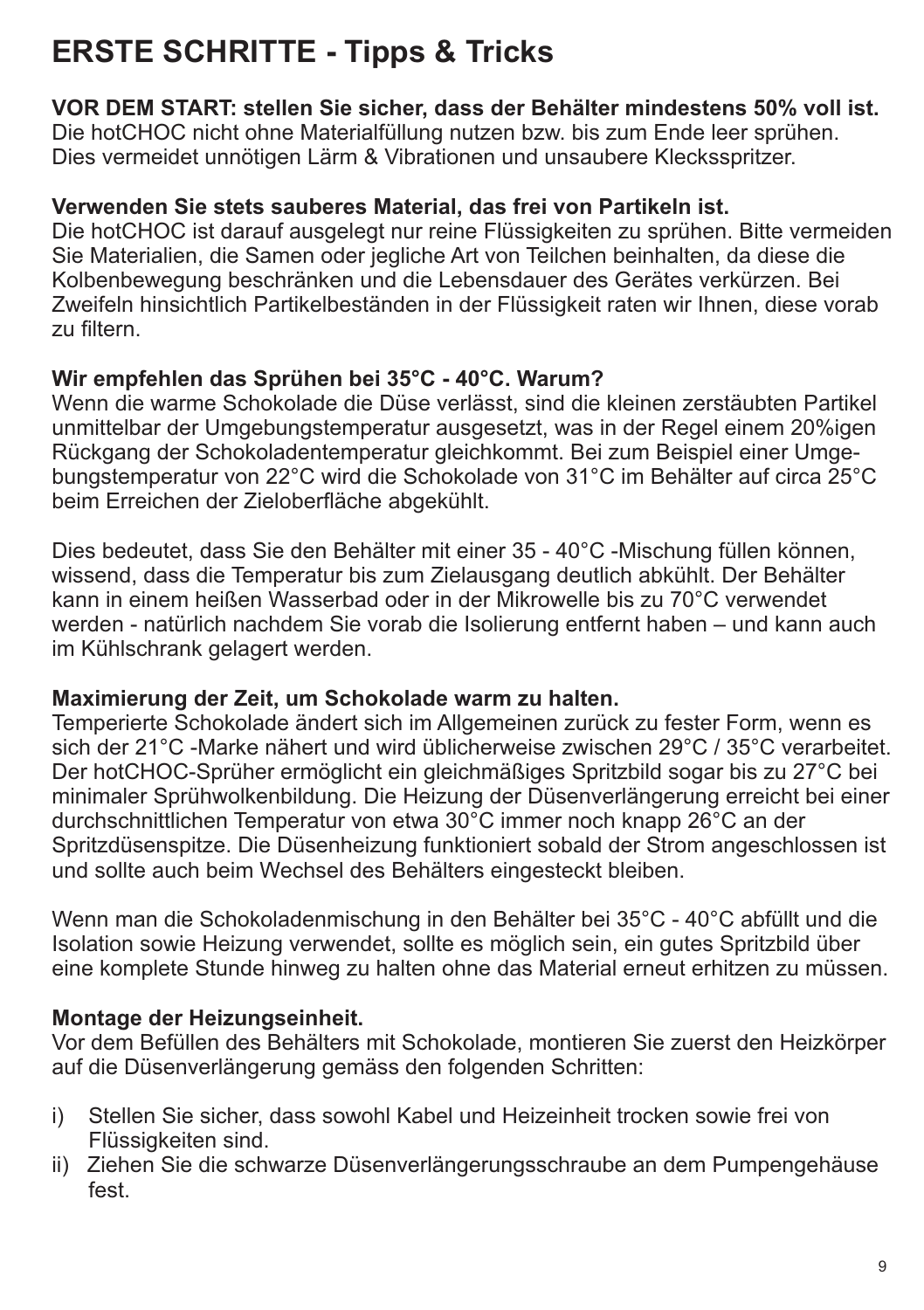- senverlängerungsrohr bis diese bündig am Pumpengehäuse sitzt. iii) Nehmens Sie den Düsenkorb ab und schieben Sie den Heizkörper über das Dü-
- iv) Ziehen Sie die Isolierung darüber bis diese das hintere Ende des Heizkörpers ab deckt.
- v) Schrauben die den Düsenkorb wieder auf.
- vi) Stromstecker anschliessen und für 2 3 Minuten zum Aufwärmen stehen lassen. Einfach Stecker aus der Steckdose ziehen, wenn die hotCHOC nicht mehr genutzt werden soll.

#### **Optimales Spritzergebnis .**

Um einen leichten Schokoladenüberzug zu erzielen, ist die hotCHOC speziell dafür konfiguriert ca. 0,6 Gramm pro Sekunde einer 50/50 Schokolade/ Kakaobutter-Mischung zu sprühen. 500 ml können maximal eine dünne Beschichtung von 12 - 15 m², bzw. 5 - 8 m² bei schneller Sprühung erreichen. Eine leichte Abdeckung mit einem Oberflächenmuster von etwa 10 cm kann innerhalb eines Durchganges erreicht werden, wenn man ca. 30 cm von der Oberfläche entfernt arbeitet.

- Drehen Sie vor dem Arbeitsbeginn den Stärkenregler ganz nach links. Dies ist die maximale Leistungseinstellung und ein paar Sekunden reichen aus, um das Material anzusaugen und mit dem Sprühen zu beginnen. Stellen Sie die Stärke dann so ein, bis Sie Ihr gewünschtes Sprühbild erreicht haben und ein gleichmässiger Geräteton zu hören ist.
- Halten Sie eine konstante Sprühdistanz bei gleichmäßiger Bewegung.
- Vermeiden Sie die Pistole zu schütteln oder ruckartige Bewegungen.
- Das Variieren der Geschwindigkeit der Armbewegung wirkt sich auf die Dicke, bzw. die Beschichtungsanzahl des gespritzten Materials aus.
- Es wird empfohlen mit der seitweisen Sprühbewegung abseits des Produktes zu starten und wieder zu stoppen und den Knopf erst direkt über dem Produkt zu drücken. Dies reduziert das Sprühvolumen am Wendepunkt über dem Produkt.
- Die R6-Sprühdüse ist am Besten geeignet, um mit der hotCHOC zu arbeiten.
- Wenn Sie von unten sprühen wollen, können Sie die Düsenverlängerung drehen – bitte nur im Uhrzeigersinn (von vorne gesehen) drehen, da Sie ansonsten die Düsenverlängerung abschrauben.

#### **Sprühen anderer Materialien?**

Der Sprüher ist speziell dafür ausgelegt, um nur Schokolade zu sprühen. Andere Materialien mit niedriger Viskosität (dünnflüssig), wie z. B. Öl und Glasur, können im Sprühergebnis stark variieren.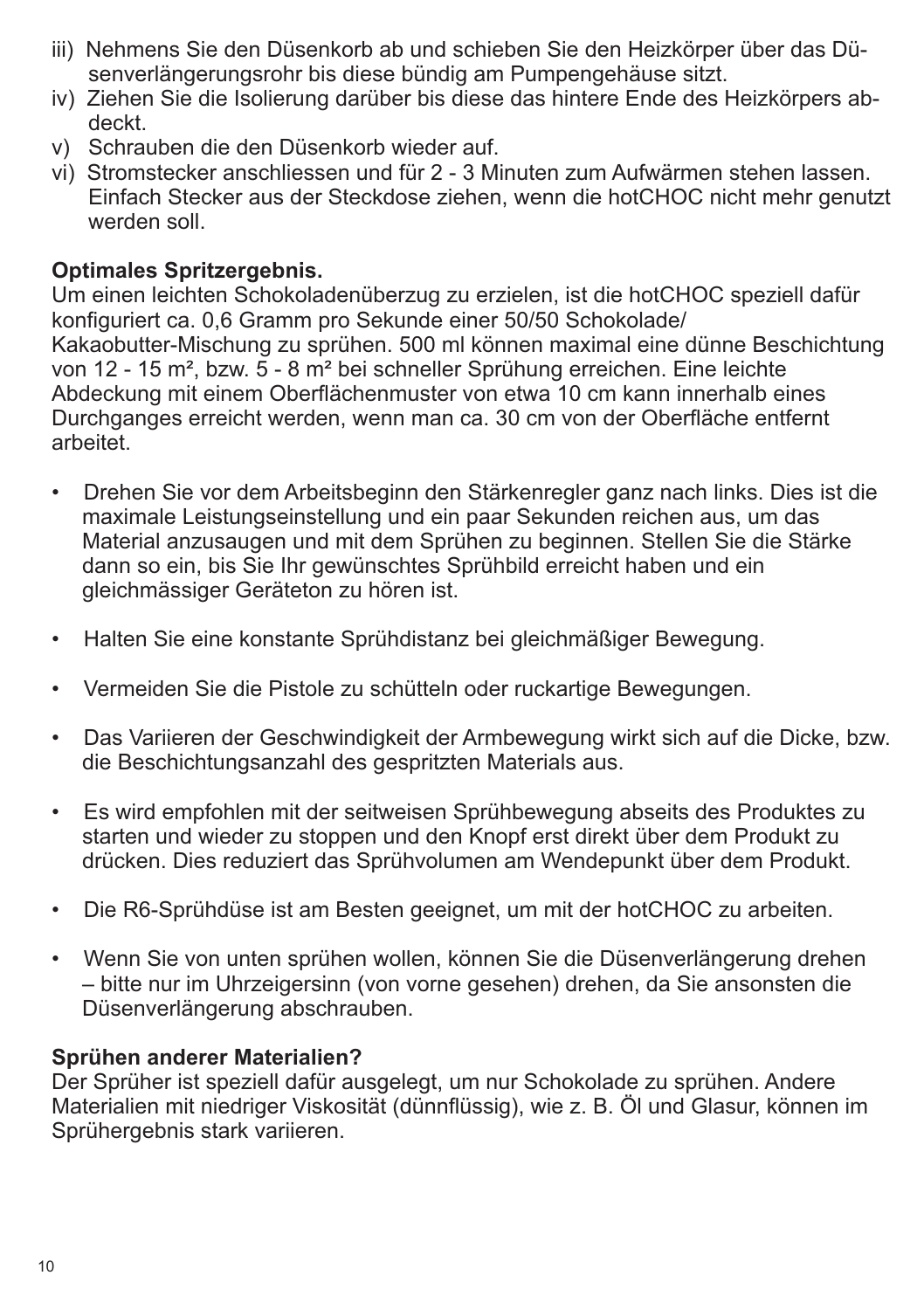## **SÄUBERUNG**

#### **WICHTIG: Entfernen Sie immer die Elektrik und Heizeinheit vor dem Reingen der Pistole. Diese Teile nicht nass werden lassen.**

**Säubern Sie stets nach dem Gebrauch.** Für die Außenreinigung, wischen Sie einfach die Außenseite der Pistole mit heißer Waschlösung ab. Für die Innenreinigung, füllen Sie die Hälfte des Behälters mit heißem Wasser und sprühen Sie diesen leer, dann reinigen Sie die Einzelteile mit einem geeigneten lebensmittelsicheren, milden Reinigungsmittel. Der Gebrauch eines Pfeifenreinigers wird empfohlen. Es sollten keine scharfkantigen Werkzeuge benutzt werden – Vorsicht ist geboten. Falls verfügbar ist auch das Druchblasen der Düse und Ansaugverlängerung mit Luftdruck nützlich. Danach gründlich mit heissem, frischem Wasser durchspülen.

Die Spritze ist mit hochwertigen Komponenten ausgestattet. Wenn die Spritzpistole trotz sorgfältiger Herstellung und Prüfung einmal ausfallen sollte, konsultieren Sie bitte den "SOS-Leitfaden" und die Filme der KREA Swiss-Webseite. Zumeist ist lediglich ein Kleinteil nicht eingestzt worden oder das Gerät benötigt eine Säuberung. Sollte das Problem weiterhin bestehen, melden Sie sich bitte bei Ihrem Händler. Für Rückfragen und Ersatzteilbestellungen bitte stets die Artikelnummer (Seite 2) angeben.

#### **DEMONTAGE UND MONTAGE (siehe Seite 2)**

- **•** Schrauben Sie die Rundstrahldüse (9) ab und nehmen die Heizeinheit (14) herun ter. Dann lösen Sie die die Düsenverlängerung (8) aus dem Pumpengehäuse (5).
- Entfernen Sie die Zerstäubereinheit (7) aus dem Inneren der Kammer. Der Metall adapter (6) darf nicht entfernt werden. Legen Sie alle Teile in eine kleine Schüssel und reinigen Sie diese gemäss den bereits beschriebenen Reinigungsschritten. Saugrohr (8), Behälter (9), Behälterisolierung (10) und die Heizungsisolierung (3) können im Waschbecken gewaschen werden.
- Entfernen Sie die Wartungsschraube (2) und nehmen Sie das Pumpengehäuse (5) ab. Legen Sie Kolben (3), Kolbenfeder (4) und Haube (5) zur Seite und wischen Sie diese wie oben beschrieben ab.
- Um den Sprüher wieder zu montieren, tun Sie dies in umgekehrter Reihenfolge. Der Kolben sollte sich im Pumpengehäuse leicht bewegen lassen. Stellen Sie sicher, dass Flügelschraube, Düsenverlängerung und Düsenkorb fest ange schraubt sind.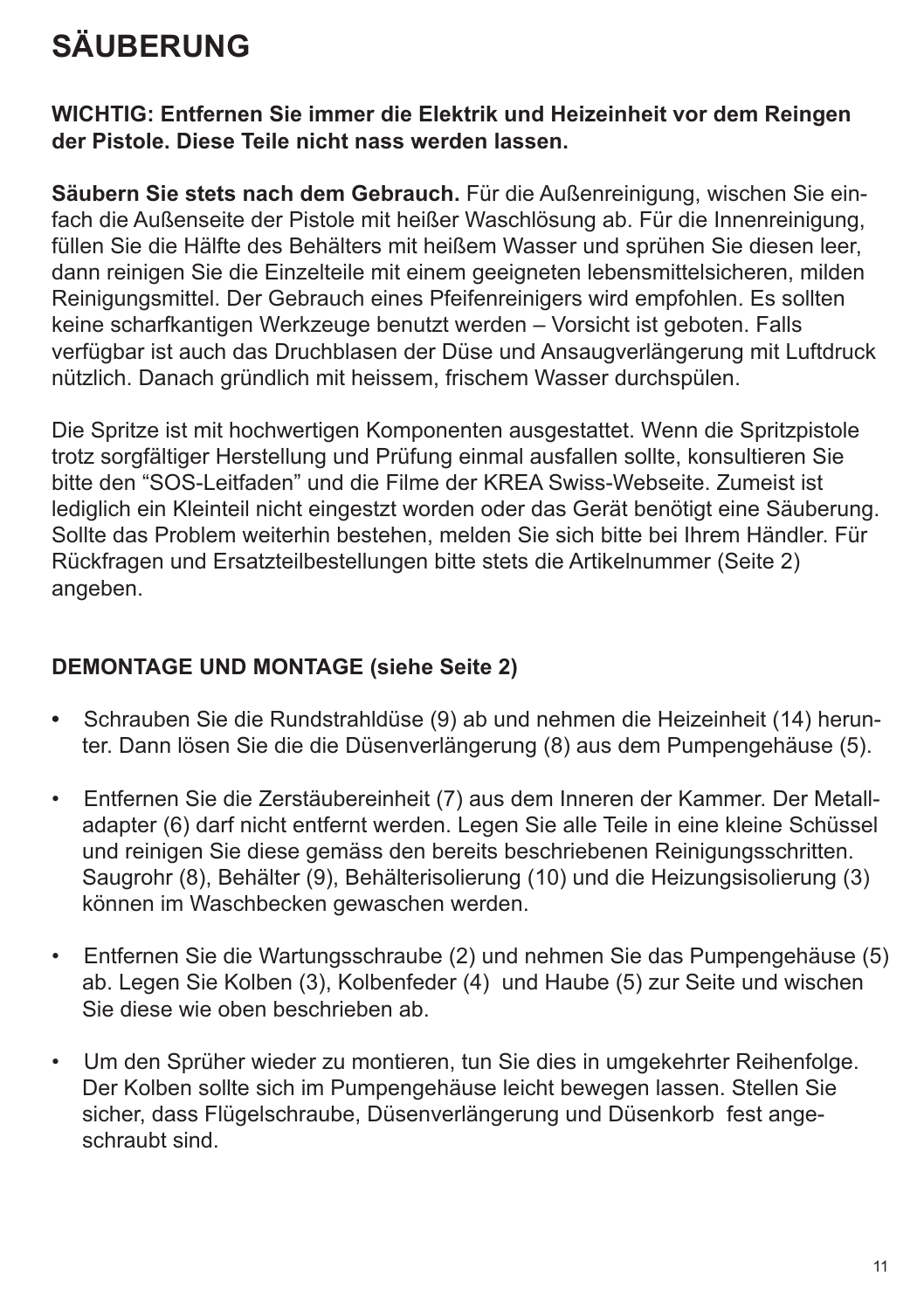### **Garantie**

- Die Garantie von 6 Monaten wird entsprechend den beiliegenden Bedingungen und folgenden Umständen gewährt. Das Gerät wird **ausschliesslich zum Verarbeiten von für die Lebensmittelindustrie zugelassenen Produkten eingesetzt.**
- Die Maximaldauer eines Dauereinsatzes beträgt nicht mehr als 5 Minuten.
- Die Spritzpistole ist darauf ausgelegt im Wechsel von "Arbeitsphase & Ruhephase" einge setzt zu werden und ist nicht für den durchlaufenden, industriellen Einsatz (definiert als mehr als 3 Minuten konstanten Gerätebetriebes innerhalb eines 8 Minuten Zeitfensters) bestimmt. Es können maximal 550 ml Material innerhalb eines 3 Minuten Konstantbetriebes gesprüht werden. Danach ist eine 5 Minuten Ruhephase (Kühlung) erforderlich, bevor der Sprüher wieder eingesetzt werden kann. Sollte die Spritzpistole alternierend für Perioden von 20 - 30 Sekunden verwendet werden, dann ist eine Ruhephase (Kühlung) von 5 - 10 Sekunden aus reichend. Die Nichtbeachtung der Nutzungs- & Ruhe(Kühlungs)- Zeiträume beeinflussen die Lebensdauer des Gerätes erheblich und negieren die Garantie.
- Bei Reparaturen dürfen nur Original-Ersatzteile verwendet werden.
- Das Gerät muss wie in der Bedienungsanleitung beschrieben gewartet und gereinigt werden.
- Das Kaufdatum des Endverbrauchers bestimmt den Beginn der Garantiedauer. Schäden die auf natürliche Abnutzung, Überlastung oder unsachgemässe Behandlung zurückzuführen sind, bleiben von der Garantie ausgeschlossen.

#### **REPARATUREN & PRODUKTHAFTUNG**

Reparaturen, die nicht unter die Garantieleistung fallen, werden durch Servicestellen zu den gültigen Preis- und Lieferbedingungen des entsprechenden Landes ausgeführt.

Jede Haftung für alle Schäden wird abgelehnt, die direkt oder indirekt durch die Verwendung und das Sprühen mit Produkten entstanden sind. Der Anwender übernimmt die volle Verantwortung im Bereich der Lebensmittelgesetze oder anderer Gesetzesbestimmungen für den Gebrauch des Produktes.

#### **EN Konformitätserklärung CE**

Wir erklären in alleiniger Verantwortung, dass dieses Produkt mit den folgenden Normen oder normativen Dokumenten übereinstimmt:

EN 50144-1:98 +A1:02 +A2:03, EN 50144-2-7:00, EN 50366:03 + A1:06, EN 55014-1:06 + A1:09 + A2:11, EN 55014-2:97 + A1:01 + A2:08, EN 61000-3-2:06 +A1:09 +A2:09, EN 61000-3-3:08, EN 62233:08



San Verdel

Dr. S. Kendrick A. Hitschrich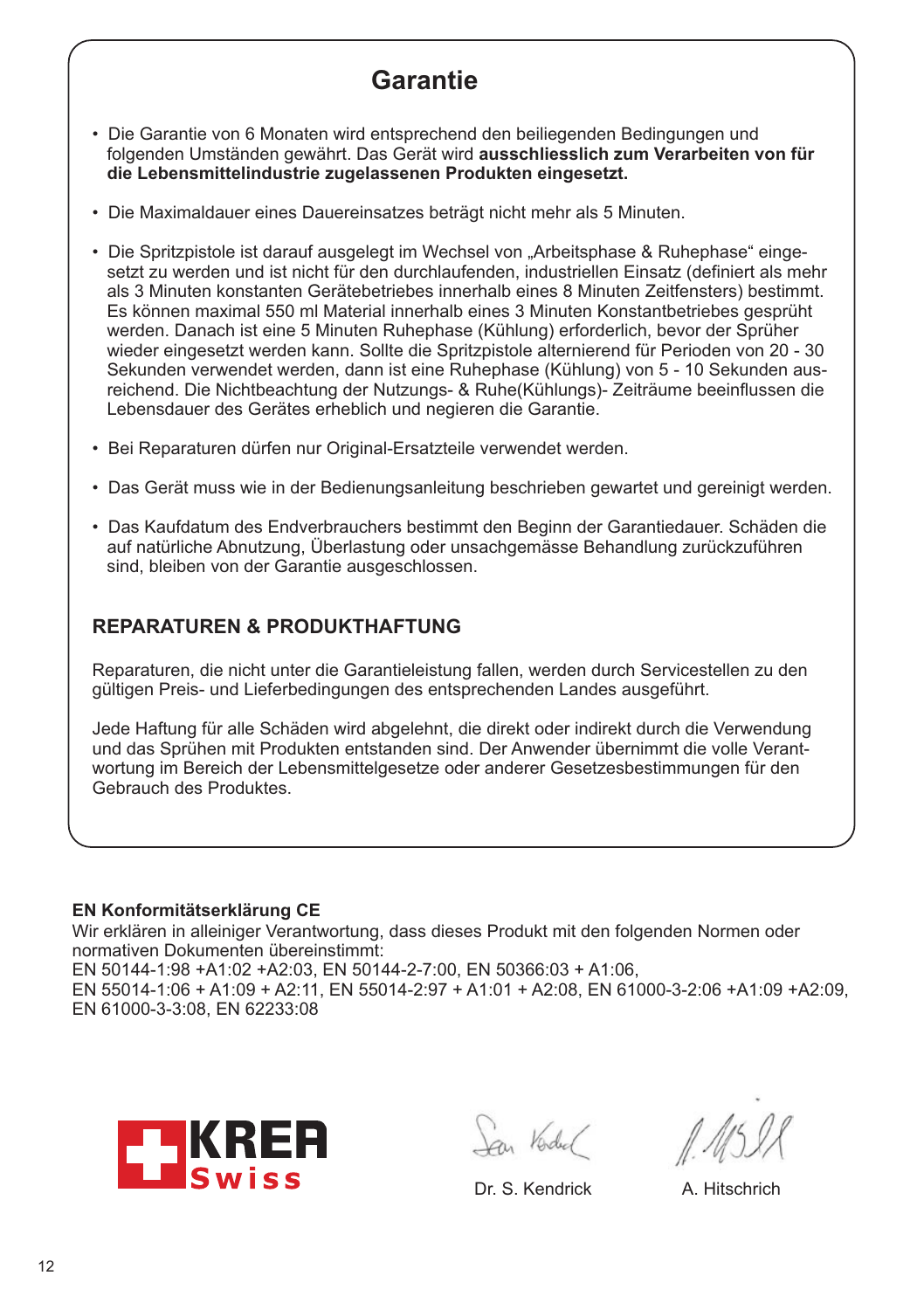## **DESCRIPCIÒN**

La hotCHOC ha sido creada para rociar una mistura de 50% de chocolate y 50% de manteca de cacao a una temperatura entre 29°C y 35°C (84°F - 95°F). Las configuraciones especificas, juntas a la boquilla y a la dimensiòn del pistòn, permiten pulverizar sin gastos ni ruidos execisivo, en comparaciòn con otros pulverizadores Ademàs han sido integradas unidades de aislacion y calefaciòn que permiten que el material rociado se enfrie lentamente.

El utilizo con otros materiales a temperatura diferente de la recomendada pueden compromitir el rendimiento. Siguen màs inofrmaciones por un uso correcto.

### **Datos Técnicos**

| Potencia de salida:   | 40 W            |
|-----------------------|-----------------|
| Entrega Media*:       | 120 - 200 g/min |
| Viscosidad media*:    | 20 - 28 DIN/sec |
| Capacidad del envase: | 550 ml          |
| Peso apròximado:      | ca 1.3 kg       |
| Nivel de ruido**:     | 75 dB           |
|                       |                 |

\* Con 50% de chocolate templado y 50% de manteca de cacao a 31°C / 88°F. \*\* Media calculada calculada à apròximadamente dos metros de distancia.

## **PARA SU SEGURIDAD**

#### **La hotCHOC tiene que ser utilizada solo después de haber leìdo las instrucciones y siguiendo atentamente las mismas.**

- Nunca poner las partes eléctricas o la unidad de calefacciòn en contacto con liquidos de cualquier tipo. Consejos de limpieza siguen.
- Enchufar la pistola solo cuando està apagada y nunca llevarla por el cable. La funda de calefaciòn se queda caliente cuando la pistola està enchufada. Desenchufar siempre antes del desmontaje.
- Nunca utilizar en lugar donde hay gas explosivo, ni pulverizar lìquidos inflammable. Asegurarse que hay una ventilaciòn adecuada cuando se utiliza en lugares cerrados.
- No direccionar nunca la pistola hacìa niños, animales o personas. Dejarla lejos del alcance de los niños.
- La hotCHOC hace un nivel de ruido similar a otros eléctrodomesticos. El utilizo de tapones es responsabilidad del usuario.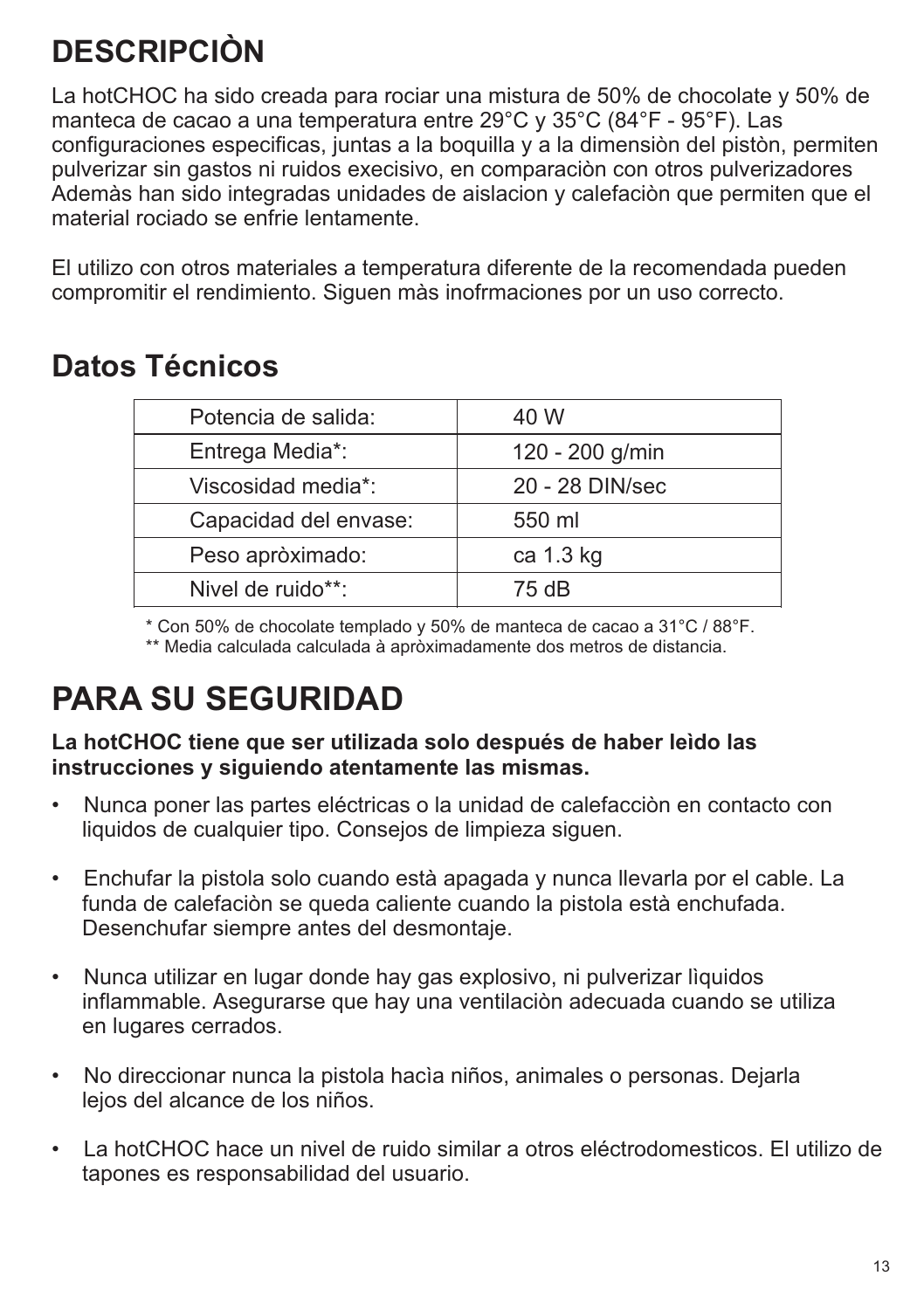### **Primeros Pasos – consejos para el uso**

ANTES DE EMPEZAR: asegurarse que el envase sea lleno al meno hasta la mitad. No utilize la pistola hotCHOC sin material, ni la utilize hasta que sea completamente vacìa. De esta manera se evitan ruidos y salpicaduras.

#### **Utilizar siempre material sin impuridades.**

La pistola hotCHOC ha sido creada para pulvezar unicamente fluidos puros. La pulverizaciòn de materiales impuros puede impedir el movimento del pistòn y dañar el pulverizador. En caso dudes de la pureza de un material es recomendable filtrarlo.

**Se recomienda pulverizar en un ambiente a 25° - 35°C / 84° - 95°F. ¿Porqué?** Al ser rociado el chocolate caliente entra en contacto con la temperatura del aire del ambiente, resultando en un enfriamiento de circa 20% en la temperatura del chocolate. Por ejemplo el chocolate del envase a 31°C / 88°F pulverizado en un abiente a 22°C / 72°F llega en el objeto de trabajo 30 cm después a una temperatura de 25°C / 77°F.

A sabiendas de que en un normal ambiente de trabajo el choclate se enfria considerablemente se puede llenar el envase con chocolate sobre los 35°C / 95°F. Sacandole la funda de aislamento el envase puede ser puesto en un baño de agua caliente, en el microondas y en la nevera.

#### **Maximizar el tiempo que el chocolate quede caliente.**

El chocolate templado vuelve a ser sòlido sobre los 21°C / 70°F y viene utilizado a una temperadura sobre los 29° - 30°C / 84° - 95°F. La pistola hotCHOC ha sido creada para rociar una cubierta de chocolate uniforme aùn a 27°C / 80°F. La calefaciòn de la boquilla permite mantener una temperatura de apròximadamente 30°C / 86°F (26°C / 79°F a la salida). La boquilla empieza a calientar cuando la pistola està enchufada, y tiene que ser dejada enchufada también cuando se cambia el envase.

La mistura de chocolate a 35°C+ / 95°F+, y la funda de aislaciòn permiten de seguir rociando para mas de una hora sin calentar de vuelta el material.

#### **Poner la unidad de calefaciòn**

Antes de poner el chocolate en el envase ponga la unidad de calefacciòn en la boquilla siguiendo las instrucciones abajo:

- i) Asegurense que la unidad de calefaciòn sea bien seca.
- ii) Apriete firmemente el tornillo de la extensión de boquilla negro a la carcaja de la bomba.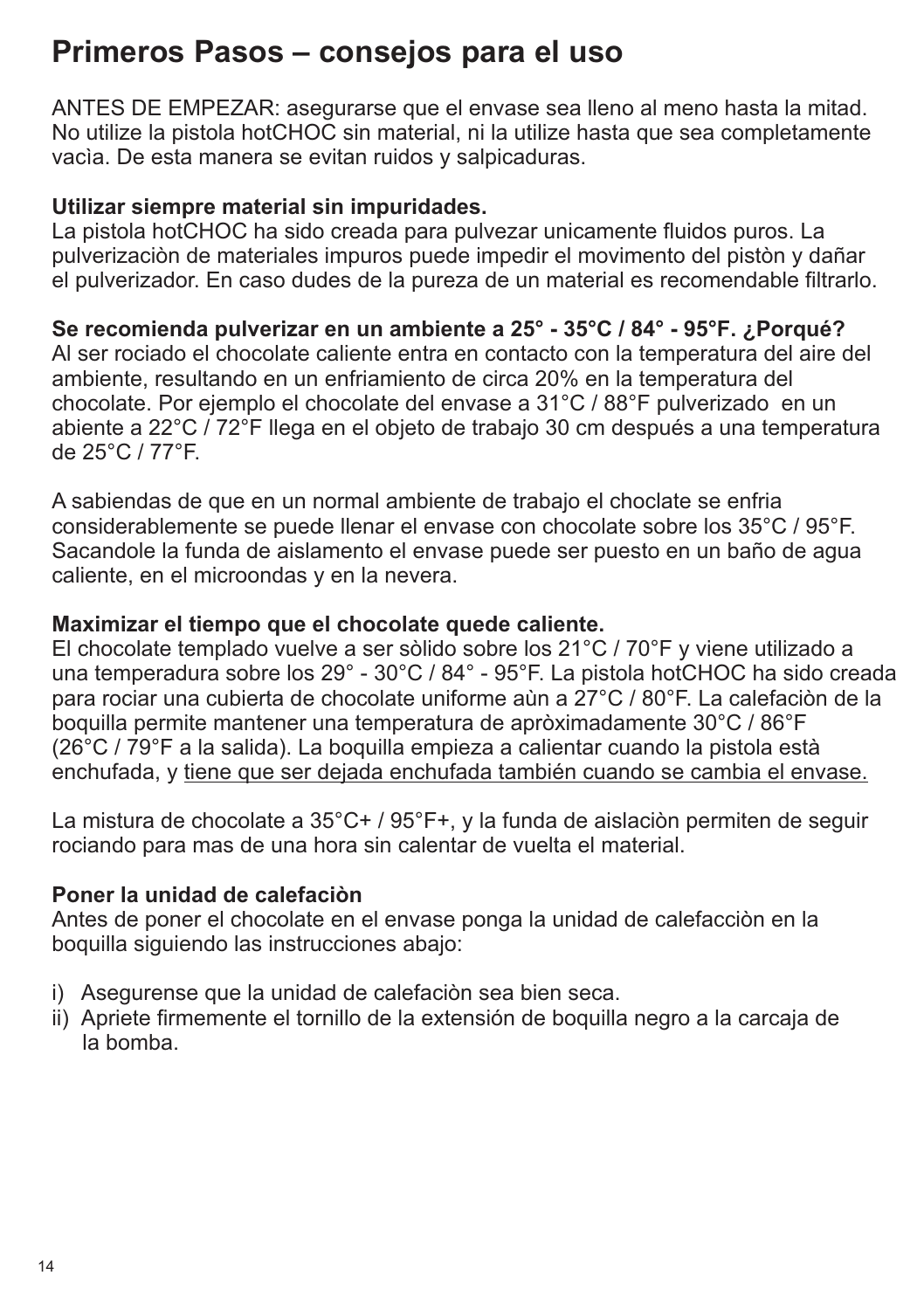- iii) Sin la red de la boquilla, deslice la unidad de calefacción arriba y sobre la extensión de la boquilla, atornillar hasta que esté al ras con la carcasa de la bomba.
- iv) Poner la funda de aislaciòn hasta la parte trasera de la unidad de calefaciiòn
- v) Atornillar la boquilla negra.
- vi) Enchufar el pulverizador y dejarlo calientar para 2 o 3 minutos. Desenchufar solo cuando ya no le haga falta la unidad de calefaciòn.

#### **Para una buena pulverizaciòn**

Para permitir una pulverizaciòn ligera y uniforme. La pistola hotCHOC ha sido configurada para rociar alrededor de 2 gramos por segundo de mixtura di chocolate (50%) y manteca de cacao (50%), a segunda de la temperatura del material utilizado. Con 500 ml se puede rociar una cubierta de chocolate ligera de 5 - 8 m<sup>2</sup> o màs gruesa, de 10 - 15 m $^{\circ}$ . Una cubierta màs ligera puede ser conseguida con una sola mano, rociando a una distancia de circa 30 cm en una superficie sobre unos 10 cm.

- Antes de empezar gire el pomo todo a la izquiera. Esta es la configuraciòn de potencia màxima que permite, después de unos segundos, de crear una succiòn suficiente a rociar el material. Moviendo el pomo ajuste la potencia a segunda de sus necesidades hasta que la pulverizaciòn sea uniforme.
- Mantener una distancia costante y un movimento delicado.
- Para evitar salpicaduras no agite las pistola ni hagas movimientos bruscos.
- Al variar de la velocidad del movimiento del brazo cambiaran los efectos y el espesor de la capa de material pulverizado.
- Se recomienda de aprender la pistola solo quando ya està direccionada hacìa el producto que se quiere tartar para evitar gastos de materiales cuando se cambia la direcciòn o el objeto que se quiere cubrir.
- La boquilla incluida R6 es la màs adecuada para trabajar con chocolate con la pistola hotCHOC.
- Para pulverizar hacìa arriba se aconseja girar el prolongador de la boquilla. Para evitar de perderlo, girar el prolongador solamente en el sentido de las manecillas del reloj (mirando la pistola por el frente). La manera màs sencilla de hacer esta operaciòn es tener la carcasa de la bomba con la mano izquierda, y con la derecha girar el prolongador de la boquilla en la direccòn deseada.

#### **¿Pulverizar otros materiales?**

Este pulverizador ha sido creado para rociar solamente chocolate. Rociar materiales ralos a baja viscosidad como aceite o glaseado pueden producir efectos diferentes.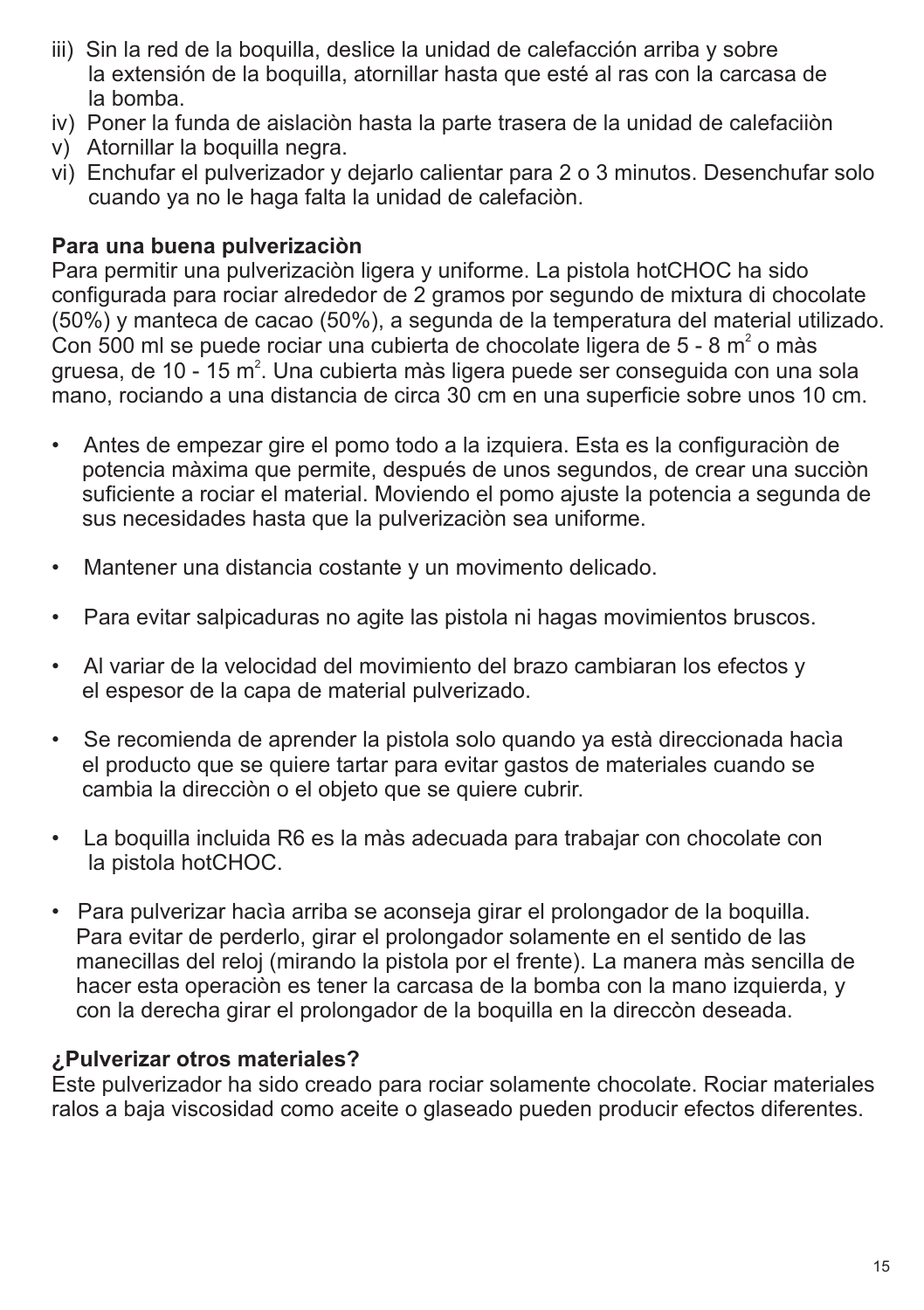### **LIMPIEZA**

**IMPORTANTE:** Antes de lavar la pistola quitar siempre las partes eléctricas y la unidad de calefaciòn.

**Limpiar sempre las pistola inmediatamente después del utilizo.** Para limpiar el exterior de la pistola simplemente utilize un trapo y un detergente para vaquillas. Para limpiar la pistola interiormente se recomienda pulverizar medio envase de una solucion de agua y detergente para vaquillas. Las componentes plasticas pueden ser puesta directamente en lavavaquillas. Se conseja utilizar también un cepillo tenendo cuidado a no dañar el cilindro. Se recomienda limpiar el tubo de succiòn y la boquilla simplemente a través de aire. Ejuagar todo con agua caliente.

Nuestros pulverizadores han sido construidos con materiales de calidad. En caso de problemas se recomienda primero seguir el proceso de trouble shooting que se encuentra en el link: www.KreaSwiss.com/professional-food-sprayer-guns. En la mayorìa de los casos los malfuncionamentos son debidos a fallos en el montaje de las pistola despues de la limpiza o a limpeza inadecuada. En caso el problema sigua contacte el distribudor y no olvide de poner el nùmero del artìculo (pag. 2) en cada correspondencia.

#### **DESMONTAJE Y MONTAJE (pag. 2)**

- **•** Quitar la boquilla (9) y la funda de calefacciòn de la boquilla (14). Desenroscar el prolongador de la boquilla (8) de la carcaja de la bomba (5).
- Sacar del hueco las 3 piezas de la inserciòn pulverizadora (7). Nunca sacar el adaptador de metal (6) . Poner estas piezas en un plato y limpiarla. El tubo de succiòn (10) y el envase (11) pueden ser limpido en el lavabo. La fundas de calefaciòn del envase (12) y de la boquilla (13) pueden ser limpida en el lavalbo.
- Quitar el tornillo de servicio (2) y quitar la carcaja de la bomba (5). Poner el pistòn (3), el muelle del piston (4), el capò (1) a lado y limpiarlos con un trapo.
- Para montar la pistola haga lo mismo al contrario. El pistòn tiene que moverse liberamente en la carcaja de la bomba. Asegurarse que el tornillo de servicio, el prolongador de la boquilla y la boquilla sean todos bien atornillados.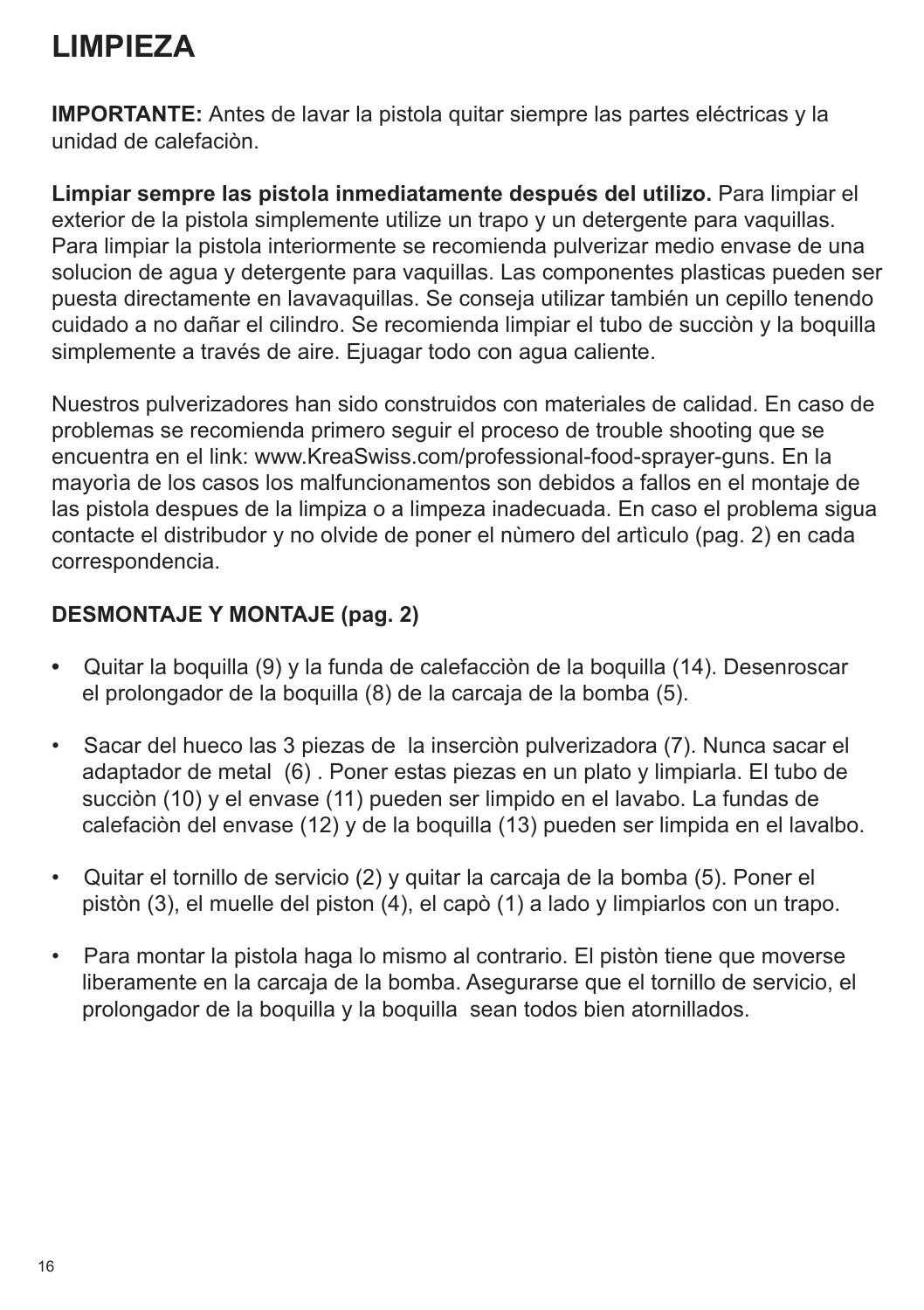### **Garantìa**

- Este producto esta garantizado por un período de 6 meses bajo las siguientes condiciones y **debe ser utilizado exclusivamente para el tratamiento de productos autorizados para la industria alimentaria.**
- La pistola pulverizadora ha sido creade para funcionar de manera intemitente y no es adecuada a el uso industrial. En generale l utilizo medio es definido en tres minutos operativos cada ochos minutos de actividad. Un màximo de 550 ml de material pueden ser pulverizados en estos 3 minutos despues de los cuales se aconsejan 5 minutos de paro para dejar que la pistola se enfrie. Si dentro de este timpo la pistola se utiliza de manera intermittente con periodos de funciòn de 20 - 30 segundos, entonces seràn suficientes solamente 5 - 10 segundos para que el pulverizador se enfries. Si no se respetan los momentos de pausa la pistola se puede dañar màs rapidamente y la garantia no cubre estos daños.
- Solamente repuestos originals tienen que ser utilizados en caso de necesidad.
- La pistola pulverizadora tiene que ser mantenida limpia como se describe en las instrucciones y modo de empleo.
- La fecha de compra del consumidor final determina el comienzo del periodo de garantia. La garantía no cubre las averias debidas al uso normal o los daños debido a una sobrecarga o uso incorrecto.

#### **REPARACIONES Y RESPONSABILIDAD DEL FABIRCANTE**

Las reparaciones no cubiertas por la garantía se llevarán a cabo por los centros de servicios sujetos a la tarifa aplicable y las condiciones de entrega del país en cuestión.

Toda la responsabilidad esta declinada para todos los danos que resulten directamente o indirectamente de la utilización y de la pulverización de productos. El utilizador es completamente responsable de la aplicación de las leyes sobre los productos alimentarios u otras disposiciones legales relativas a la utilización del producto.

#### **EN Declaración de conformidad CE**

Declaramos bajo nuestra exclusiva responsabilidad que este producto está en conformidad con las siguientes normas u otros documentos normativos:

EN 50144-1:98 +A1:02 +A2:03, EN 50144-2-7:00, EN 50366:03 + A1:06, EN 55014-1:06 + A1:09 + A2:11, EN 55014-2:97 + A1:01 + A2:08, EN 61000-3-2:06 +A1:09 +A2:09, EN 61000-3-3:08, EN 62233:08



San Verdel

Dr. S. Kendrick A. Hitschrich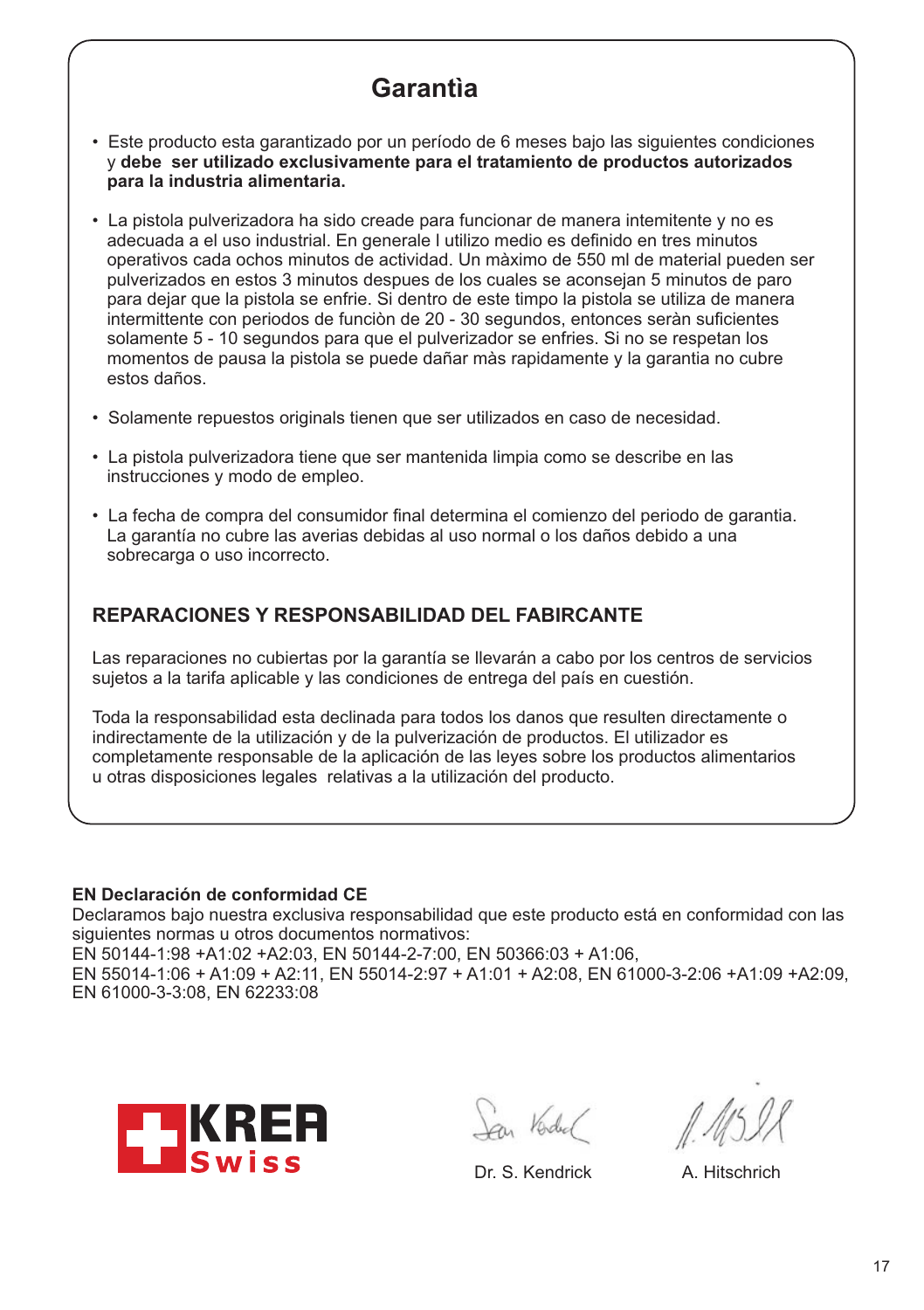## **DESCRIZIONE**

La pistola spray hotCHOC è stata creata specificamente per spruzzare una miscela di cioccolato (50%) e burro di cacao (50%) a una temperatura media fra i 29°C - 35°C / 84°F - 95°F. La configurazione specifica di ugello e pistone permette di spruzzare un fine strato di materiale. Rumore e schizzi sono più contenuti rispetto ad altri elettrodomestici simili. Inoltre l'unità di riscaldamento e le guainette isolanti permettono al materiale spruzzato di raffreddarsi lentamente.

Utilizzare materiali e temperature differenti da quelle raccomandate possono compromettere la performance. Seguono ulteriori informazioni e raccomandazioni per l'uso della pistola spray.

### **Dati Technici**

| Potenza nominale:         | 40 W            |
|---------------------------|-----------------|
| Mandata media*:           | 120 - 200 g/min |
| Viscosità media*:         | 20 - 28 DIN/sec |
| Capacità del contenitore: | 550 ml          |
| Peso medio:               | $1.3$ kg        |
| Livelli di rumore**:      | 75 dB           |
|                           |                 |

\* Calcolato con 50% di cioccolato temperato e 50% di burro di cacao a una temperature di 31°C / 88°F.

\*\* Media calcolata a circa due metri di distanza.

## **PER LA VOSTRA SICUREZZA**

**Leggere attentamente le istruzioni prima di utilizzare la pistola spray hotCHOC e seguire le medesime pedissecuamente.**

- In nessun momento l'apparecchio o le sue componenti elettriche devono entrare in contatto con liquidi di qual si voglia tipo. Seguoni istruzioni per la corretta pulizia e manutenzione.
- Collegare alla corrente elettrica solo quando l'apparecchio é spento. La guaina riscaldante rimarrà attiva fin quando l'apparecchio sarà collegato alla corrente. Prima di smontarlo scollegare sempre dalla corrente. Non trasportare l'apprecchio dal cavo.
- Non utilizzare mai l'apparecchio in luoghi dove possono essere presenti gas esplosivi o liquidi infiammabili e assicurarsi che il locale sia adeguatamente ventilato.
- Non dirigere mai lo spray verso bambini, animali o persone. Tenere la pistola spray fuori dalla portata dei bambini.
- Il rumore generato dalla pistola spray hotCHOC è paragonabile al rumore emesso da altri apparecchi. L'utilizzo di tappi per le orecchie è a discrezione dell'utente.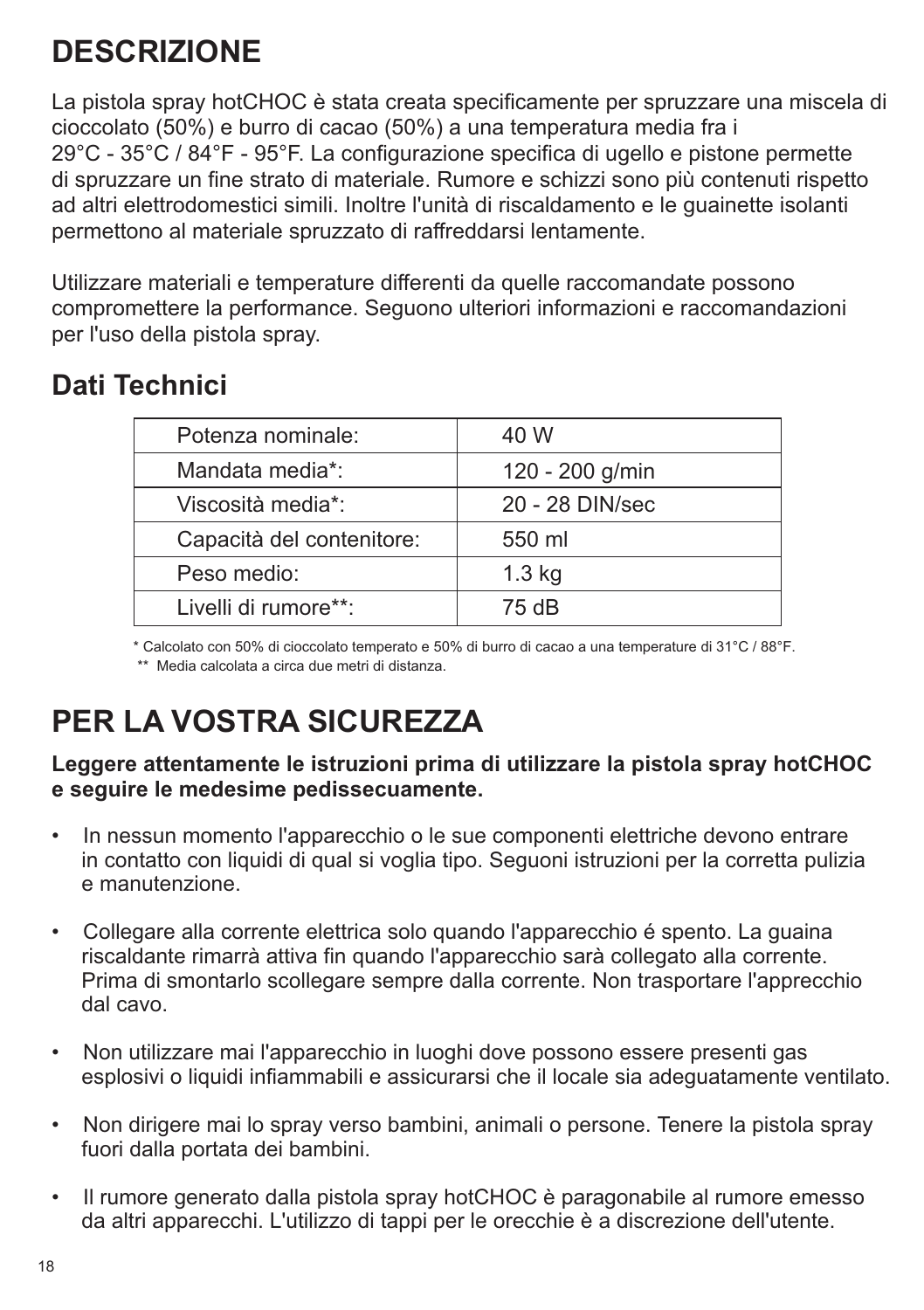### **PRIMI PASSI – suggerimenti per l'utilizzo**

**PRIMA DI INIZIARE: assicurarsi che il contenitore sia pieno al meno fino a metà.** Non usare mai hotCHOC con il contenitore vuoto per evitare un eccessivo rumore e schizzi indesiderati.

#### **Utilizzare sempre materiali puliti privi di impurità.**

La pistola spray hotCHOC è stata pensata per spruzzare liquidi puri. Evitare di utilizzare materiali che contengano semini o impurità che potrebbero compromettere il corretto funzionamento del pistone. In caso di dubbi sulla purezza del materiale che si vuole spruzzare è bene filtrarlo prima dell'uso.

#### **Raccomandiamo di spruzzare a una temperatura di 29°C - 35°C / 84°F - 95°F.**

**Perché?** Quando il cioccolato lascia l'ugello entra immediatamente a contatto con l'ambiente esterno perdendo così al meno il 20% del calore. Per esempio spruzzando cioccolato caldo a circa 31°C / 88°F, in un normale ambiente di lavoro a 22°C / 72°F, risulta che il cioccolato raggiunge la superficie di lavoro a una temperatura di circa 25°C / 77°F.

E' raccomandabile usare cioccolato riscaldato a circa 35°C / 95°F, sapendo che la temperatura diminuisce quando quest'ultimo raggiunge l'oggetto di lavoro. Rimuovendo la guainetta isolante il contenitore può essere immerso a bagnomaria in acqua calda fino a 70°C / 160°F, può essere inoltre messo in microonde o in frigorifero.

#### **Massimizzare il periodo in cui il cioccolato rimane caldo.**

Il cioccolato temperato torna solido a circa 21°C / 70°F e viene normalmente lavorato a una temperatura fra 29°C - 35°C / 84°F - 95°F. La pistola spray hotCHOC è stata pensata per spruzzare uno strato leggero e uniforme di cioccolato anche a 27°C / 80°F. Grazie all'ugello riscaldato la cioccolata viene mantenuta a circa 30°C / 86°F per tutta la lunghezza dell'estensione permettendo quindi una temperatura di uscita di 26°C / 79°F. L'ugello inizia a essere riscaldato non appena la pistola viene collegata alla corrente. Deve inoltre essere lasciata attaccata anche durante il cambio di contenitore.

Combinando l'utilizzando una miscela di cioccolato a circa 35°C+ / 95°F+ all'uso della guainetta isolate é possibile continuare a spruzzare senza dover riscaldare il materiale per più di un'ora.

#### **Montare l'unità riscaldante.**

Prima di riempire il container di cioccolato sistemare l'unità riscaldante all'ugello e all'estensione dell'ugello seguendo I passi seguenti:

- I) Assicurarsi che il cavo e l'unità di riscaldamento siano ben asciutti.
- ii) Assicurare bene la vite nera dell'estensione dell'ugello all'alloggiamento della pompa.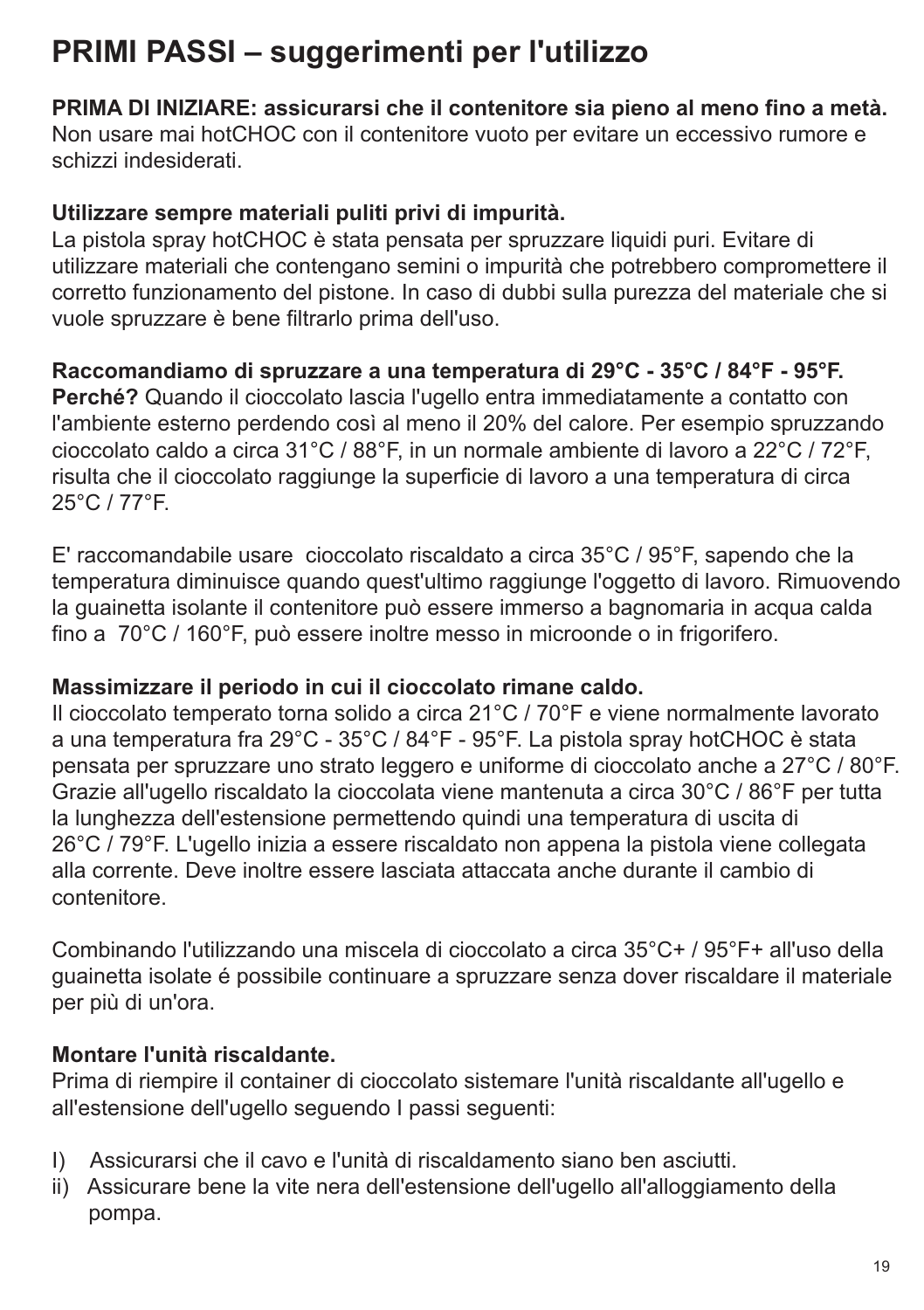- dell'estensione dell'ugello finché non è a filo con l'alloggiamento della pompa. iii) Senza la rete dell'ugello, far scorrere l'unità di riscaldamento e sopra la vite nera
- iv) Infilare la guainetta isolante fino alla fine dell'unità di riscaldamento.
- v) Avvitare l'ugello nero.
- vi) Attaccare l'apparecchio alla corrente e attendere un paio di minuti che si riscaldi. Staccare solo quando l'unità riscaldante non serve più.

#### **Ottimizzare la spruzzatura.**

La pistola hotCHOC é stata specificamente configurata per spruzzare circa 2 grammi al secondo di miscela di cioccolato (50%) e burro di cacao (50%), a seconda della temperatura, per permettere di applicare un fine strato di cioccolato. La copertura va da più fine 10 - 15 m $^{\circ}$ , a più spessa 5 - 8 m $^{\circ}$ . Una copertura leggera può essere ottenuta con una sola passata su una superficie di circa 10 cm da circa 30 cm di distanza.

- Prima di iniziare girare il pomello tutto a sinistra, configurazione di maggior potenza che permette in pochi secondi di raggiungere una potenza di suzione sufficiente a spruzzare il materiale. Regolare poi la potenza a seconda delle necessità.
- Mantenere una distanza costante e un movimento delicato.
- Non scuotere la pistola ne fare movimenti bruschi per evitare schizzi.
- Al variare della velocità del movimento varia anche lo spessore della copertura spruzzata.
- Si raccomanda di spegnere la pistola quando si cambia direzione o oggetto di lavoro per evetiare sprechi e dislivelli nella copertura nel punto in cui si cambia direzione.
- L'ugello R6 è il migliore per lavorare cioccolato caldo con la pistola spray hotCHOC.
- Per spruzzare verso l'alto si può girare l'estensione dell'ugello. Si consiglia di ruotare l'estensione sempre in senso orario (guardando la pistola di fronte) per evitare che risulti allentata. Il modo migliore per regolare l'estensione è impugnare la pistola dall'alloggiamento della pompa con la mano sinistra e con la mano destra procedure a regolare l'estensione nella direzione desiderata.

#### **Spruzzare altri materiali?**

La pistola spray hotCHOC è stata pensata per spruzzare solo cioccolata. Spruzzare altri materiali con proprietà differenti come olio o glassa può comprometterne il risultato.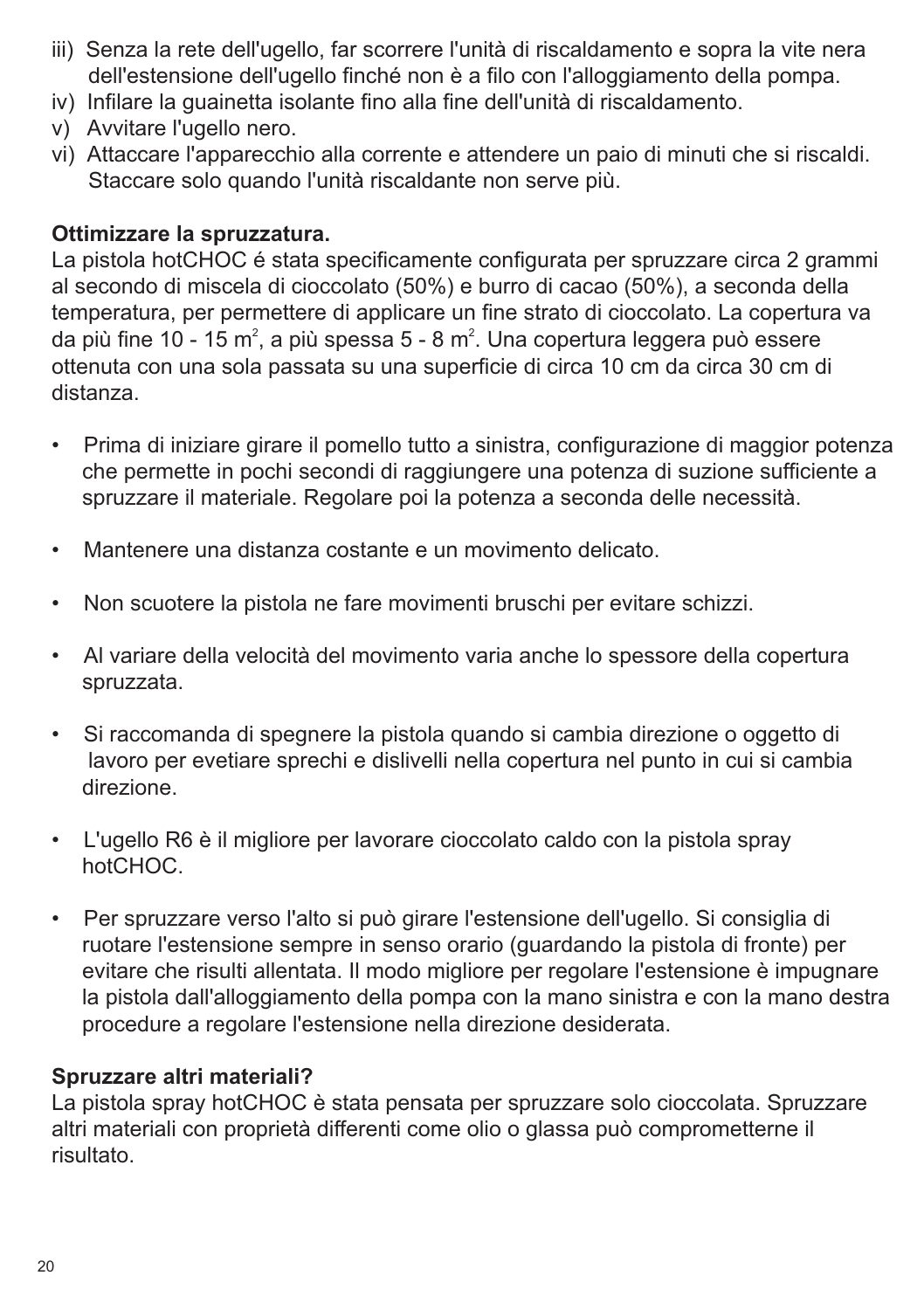### **MANUTENZIONE**

**IMPORTANTE: Rimuovere sempre le parti elettriche e le unità di riscaldamento prima di lavare la pistola. Queste parti non devono mai entrare in contatto con liquidi.**

**Pulire sempre immediatamente dopo l'uso.** Per la pulizia esterna detergere semplicemente con un panno e un detersivo per stoviglie. Per le parti interne invece si raccomanda spruzzare almeno mezzo contenitore di acqua calda con detersivo per piatti. Può essere anche utilizzato uno scovolino per la pulizia ma bisogna prestare molta attenzione a non danneggiareni meccanismi interni. Spruzzare aria dall'ugello può inoltre aiutare a eliminare eventuali residui. Risciacquare poi il tutto con acqua calda.

Le pistole spray KREA Swiss vengono assemblate con materiali di prima qualità. In caso di problemi consultare il troubleshooting video al link che segue: www.KreaSwiss.com/professional-food-sprayer-guns.

Nella maggior parte dei casi i malfunzionamenti sono dovuti al non corretto riassemblamento delle parti dopo le operazioni di manutenzione. Se il problema persiste contattare il rivenditore. Non dimenticare di includere il numero dell'articolo (PAG 2) sulla corrispondenza.

#### **MONTARE E SMONTARE (vedi pag.2)**

- **•** Svitare l'ugello (9) far scivolare via dall'ugello l'unità riscaldante (14). Svitare l'estensione dell'ugello (8) dall'alloggiamento della pompa(5).
- Rimuovere i tre pezzi del nebulizzatore (7) da dentro l'alloggiamento. L'adattatore di metallo (6) non deve mai essere rimosso. Riporre queste particelle in un piattino e pulirle seguendo le istruzioni precedenti. Il tubo di suzione (10), il contenitore (11), la guainetta isolante (12) e la guainetta isolante dell'ugello (13) possono essere sciacquati nel lavandino.
- Togliere la vite di servizio (2) e rimuovere l'alloggiamento della pompa( (5). Mettere il pistone (3), la molla del pistone (4) e la cappa (1) da parte e pulirle con un panno come descritto in precedenza.
- Per riassemblare la pistola procedere con le stesse operazioni al contrario. Il pistone deve muoversi liberamente nell'alloggiamento della pompa. Assicurarsi che la vite di servizio, l'estensione dell'ugello e l'ugello rotondo siano ben avvitati.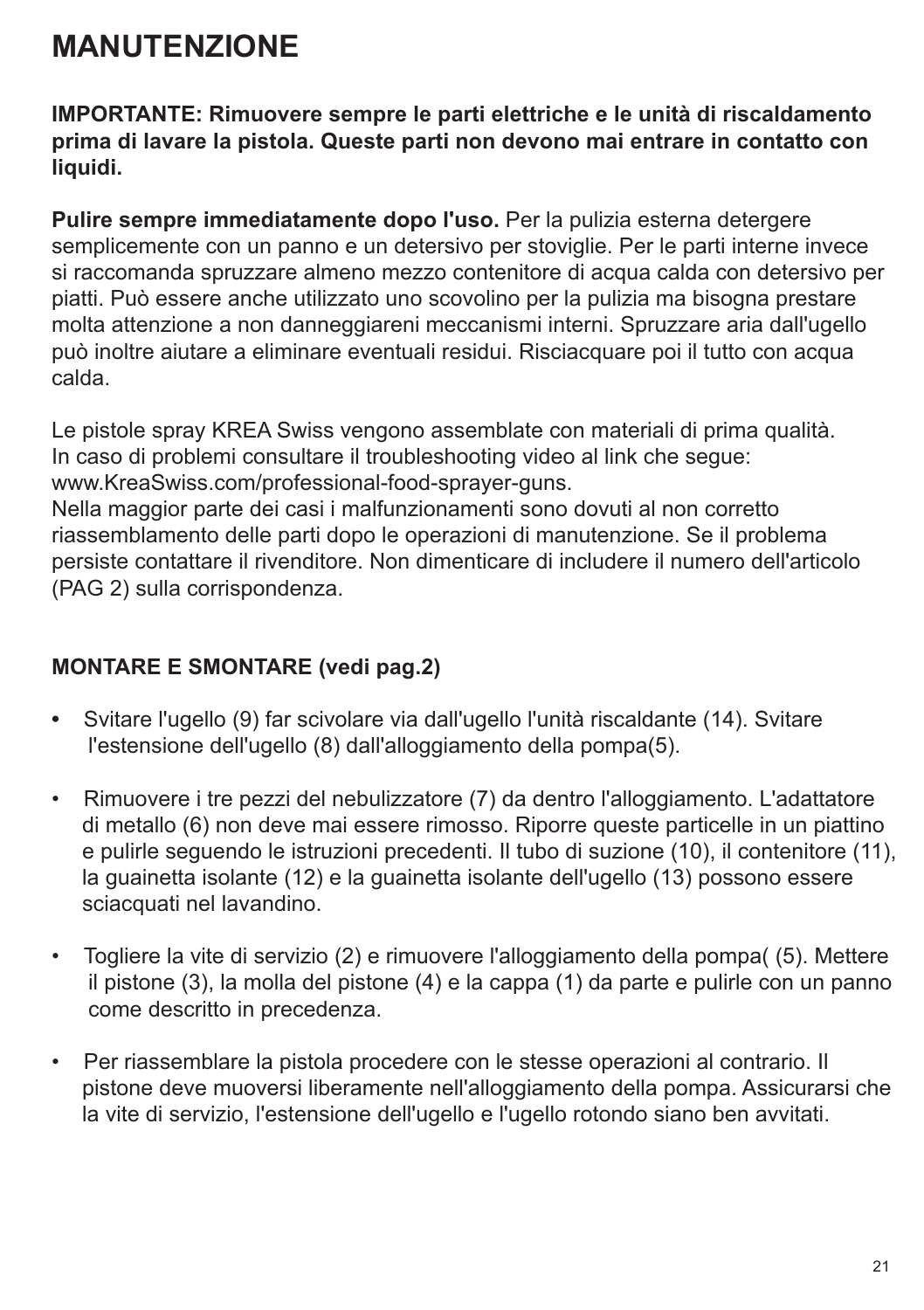### **Garanzia**

- Le pistole spray sono garantite per sei mesi soggetti ai termini e condizioni. **Devono essere utilizzate solo ed esclusivamente per uso alimentare.**
- Le pistole spray sono pensate per essere usate in maniera intermittente e non sono fatte per l'utilizzo industriale. Il periodo di utilizzo è mediamente di tre minuti di azione su otto minuti di lavoro. Su tre minuti di lavoro possono essere spruzzati fino a 550 ml di materiale, dopo di che devono seguire 5 minuti di raffreddamento. Se la pistola spray è utilizzata in maniera intermittente con periodi di attività di 20 - 30 secondi allora saranno sufficienti solo 5 - 10 secondi per il raffreddamento. Un utilizzo differente da quello descritto può ridurre significativamente la vita dell'apparecchio.
- Solo pezzi di ricambio originali devono essere usati in caso di riparazione.
- La pistola spray deve essere mantenuta e pulita secondo le istruzioni date in precedenza.
- La garanzia inizia nel momento d'acquisto da parte dell'utente finale e non copre eventuali danni causati dalla normale usura, dall'uso incorretto o dal lavaggio.

#### **RESPONSABILITA' SUL PRODOTTO E RIPARAZIONI**

Riparazioni non coperte da garanzia vengono eseguite dai centri di assistenza ai prezzi e alle condizioni di fornitura in vigore nel paese corrispondente.

Il fabbricante declina ogni responsabilità per danni derivanti direttamente o indirettamente dall'uso e la nebulizzazione di prodotti. L'utente si assume la piena responsabilità per il settore della legislazione alimentare o di altre disposizioni di legge sull'uso del prodotto.

#### **Dichiarazione di conformità CE**

Dichiariamo sotto la nostra esclusiva responsabilità che il prodotto è conforme agli standard indicati nelle seguenti normative: EN 50144-1:98 +A1:02 +A2:03, EN 50144-2-7:00, EN 50366:03 + A1:06, EN 55014-1:06 + A1:09 + A2:11, EN 55014-2:97 + A1:01 + A2:08, EN 61000-3-2:06 +A1:09 +A2:09, EN 61000-3-3:08, EN 62233:08



San Verdel

Dr. S. Kendrick A. Hitschrich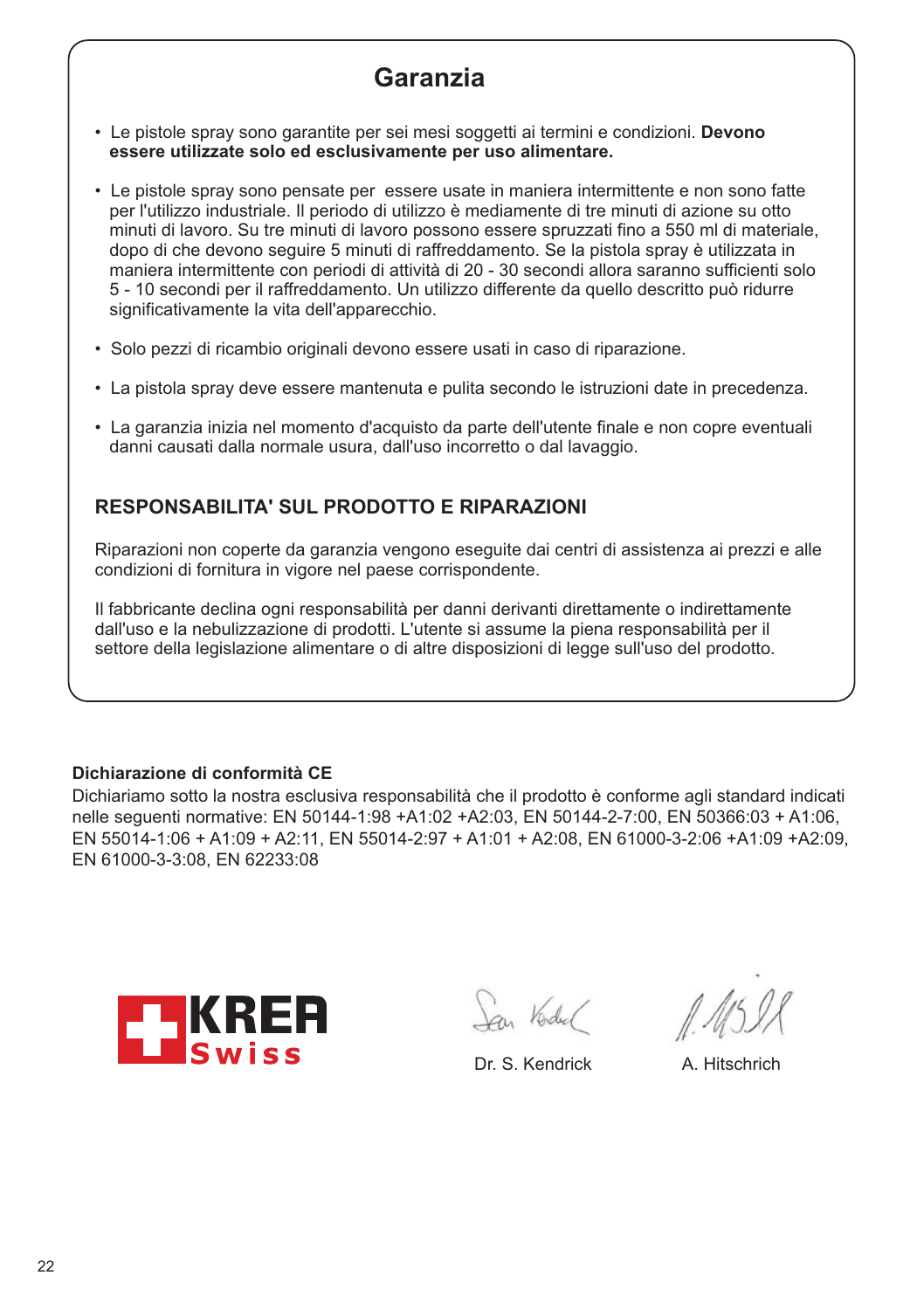## **DESCRIPTION**

Le pistolet de pulvérisation hotCHOC a été spécialement conçu pour pulvériser un mélange de 50 % de chocolat et 50 % de beurre de cacao dans une gamme de température de 29°C - 35°C / 84°F - 95°F. Les paramètres d'alimentation et les buses et les tailles des pistons permettent de pulveriser une mince couche de matériau, tout en bénéficiant d'une pulvérisation réduite ou d'un bruit mineur par rapport à d'autres pulvérisateurs et systèmes de pinceau de l'air. Des fonctionnalités supplémentaires telles que l'isolation et une unité de chauffage sont intégrés pour ralentir le refroidissement.

Travailler avec différents matériaux et des températures que celles recommandées peut affecter les performances. Plus d'informations relatives à l'utilisation recommandée du pulvérisateur sont fournies ci-dessous.

| Puissance de sortie nominale: | 40 W            |
|-------------------------------|-----------------|
| Taux de livraison*:           | 120 - 200 g/min |
| Taux de viscosité:            | 20 - 28 DIN/sec |
| Capacité du conteneur:        | 550 ml          |
| Poids approximatif:           | $1.3$ kg        |
| Niveau sonore **:             | 75 dB           |

### **Caractéristiques techniques**

\* Sur la base de 50 % du chocolat tempéré, 50 % de beurre de cacao à environ 31°C / 88°F. \*\* Moyenne, basée sur environ 2 mètres de distance et de hauteur.

## **POUR VOTRE SÉCURITÉ**

#### **Le Pistolet hotCHOC peut être utilisé sans danger seulement après avoir lu et suivi intégralement le mode d'emploi et les consignes de sécurité et d'utilisation.**

- A aucun moment, les composants électriques ne doivent être mis en contact avec des liquides de quelque type que ce soit. Les méthodes de nettoyage recommandées sont expliquées ci-dessous (page 26).
- Connectez la prise de courant seulement quand le pistolet est éteint (OFF). Le manchon de chauffage reste en fonctionnement jusqu'à ce que la fiche est branchée. Toujours débrancher la fiche de la prise de courant avant d'éteindre. Ne pas transporter par le cordon d'alimentation.
- Ne dirigez jamais le jet en direction de personnes ou d'animaux , car il peut engendrer des blessures. Garder le pulvérisateur et les accessoires hors de la portée des enfants.
- Le pulvérisateur ne doit pas être utilisé près de gaz explosifs ou pour pulvériser des liquides inflammables (ex: essence, alcool). Assurez-vous que la ventilation est adéquate lorsque vous travaillez dans des espaces confinés.
- Le niveau de bruit hotCHOC est similaire à ce des nombreux appareils de cuisine. La décision d'utiliser une protection pour l'oreille reste responsabilité de l'utilisateur.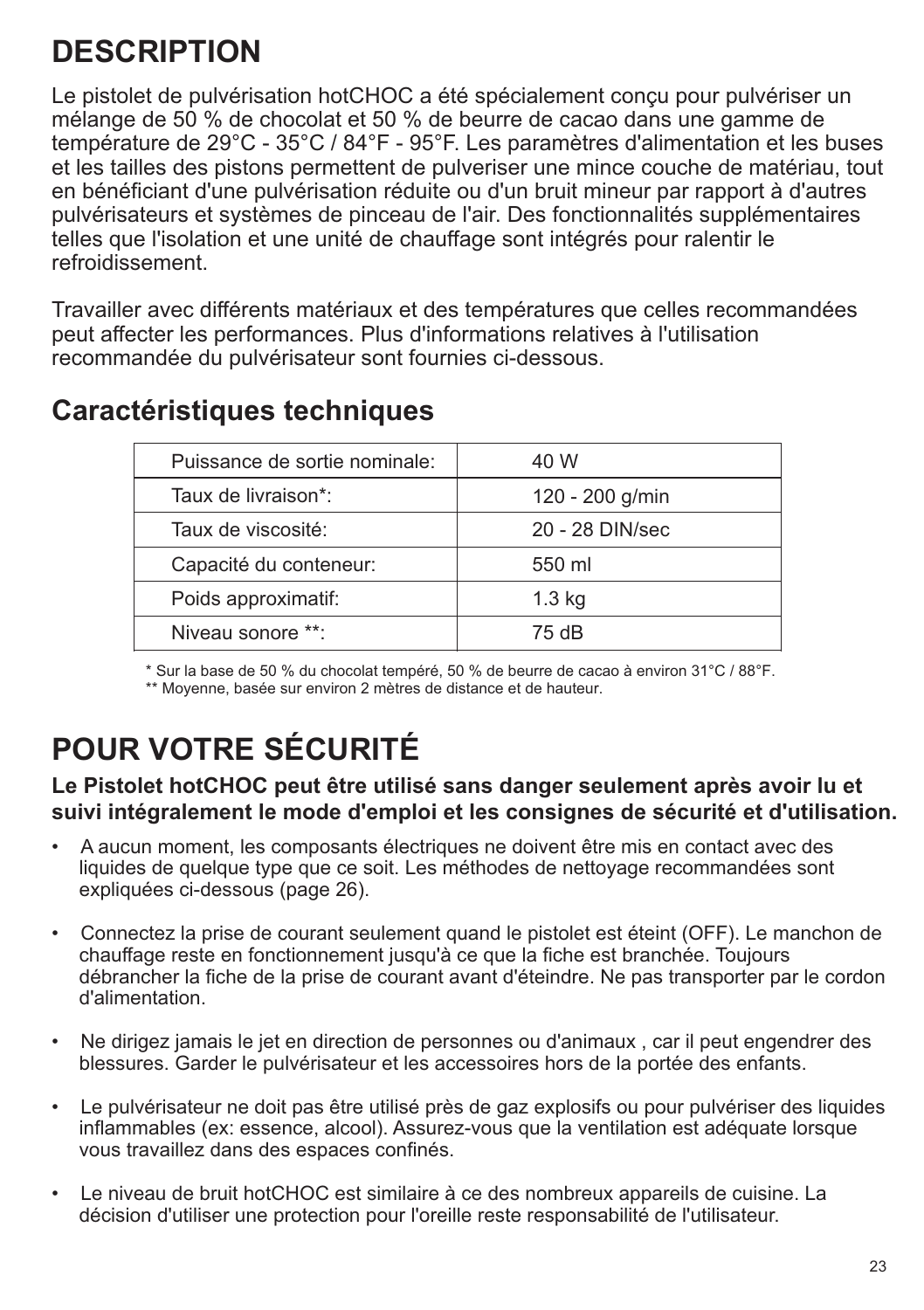### **POUR COMMENCER - Trucs et astuces**

**Avant de commencer: assurez-vous que le conteneur est au moins à moitié plein.** Utilisez le pistolet hotCHOC avec le matériel ou le pulvérisateur jusqu'à ce qu'il soit complètement vide. Cela permet d'éviter les bruits ou vibration inutiles et empêche les éclaboussures.

**Utilisez toujours du matériel propre, exempt de particules.** Le pistolet hotCHOC est conçu uniquement pour pulvériser des fluides purs. Evitez d'utiliser des matériaux granuleux ou comportant tout autre type de particules, car ils peuvent freiner le mouvement du piston et raccourcir la durée de vie du pulvérisateur. En cas de doute concernant des particules, Il est recommandé de filtrer le matériel.

**Nous recommandons de pulvériser à 29°C - 35°C / 84°F - 95°F. Pourquoi?** Lorsque le chocolat chaud sort de la buse, les petites particules atomisées sont immédiatement exposés à la température ambiante. Ca portera comme résultat une baisse de la température du chocolat d' environ 20%, par exemple dans un environnement de travail de 22°C / 72°F, le chocolat dans le récipient à 31°C / 88°F se refroidira à une température de 25°C / 77°F après avoir atteint la surface de la cible d'environ 30 cm, seulement plus tard.

Dans un environnement de normale préparation de la nourriture, le récipient peut être rempli jusqu' à 35°C / 95°F, en sachant que la température aura refroidi de manière significative quand il aura atteint la cible. Le récipient peut être utilisé dans un bain d'eau chaude ou micro-ondes jusqu'à 70°C / 160°F, mais d'abord il faut enlever le couvercle d'isolation s' il vous plait. Le conteneur peut aussi être stockée dans le réfrigérateur.

**Maximiser la période pendant la quelle le chocolat reste chaud**. Le Chocolat tempéré retourne généralement à l'état solide autour de 21°C / 70°F et il peut être habituellement travaillé entre 29°C - 35°C / 84°F - 95°F. Le pulvérisateur de hotCHOC est conçu pour offrir une finition uniforme meme quand la température tombe à environ 27°C / 80°F tout en utilisant une pulvérisation minimale. Le chauffage de la buse peut maintenir une extension de la température de la buse d'environ 30°C / 86°F avec plus ou moins 26°C / 79°F dans la buse. Le chauffage de la buse commence à travailler quand il est branché et devrait être laissé branché même lorsque le contenu du conteneur change. Si vous ajoutez la composition du chocolat au récipient à 35°C + / + et 95°F en utilisant les caractéristiques d'isolation et de chauffage, il devrait être possible de continuer la pulvérisation jusq' une heure sans qu'il soit nécessaire de réchauffer le matériau.

#### **Montage de l'unité de chauffage**.

Avant de remplir le conteneur avec le chocolat, monter d'abord l' unité de chauffage à l'extension de la buse en suivant les étapes ci-dessous:

- i ) Assurer que l'unité de câble et de chauffage est sec et sans liquides.
- ii ) Serrer l'estension de la vis de la buse noire sur le boîtier de la pompe.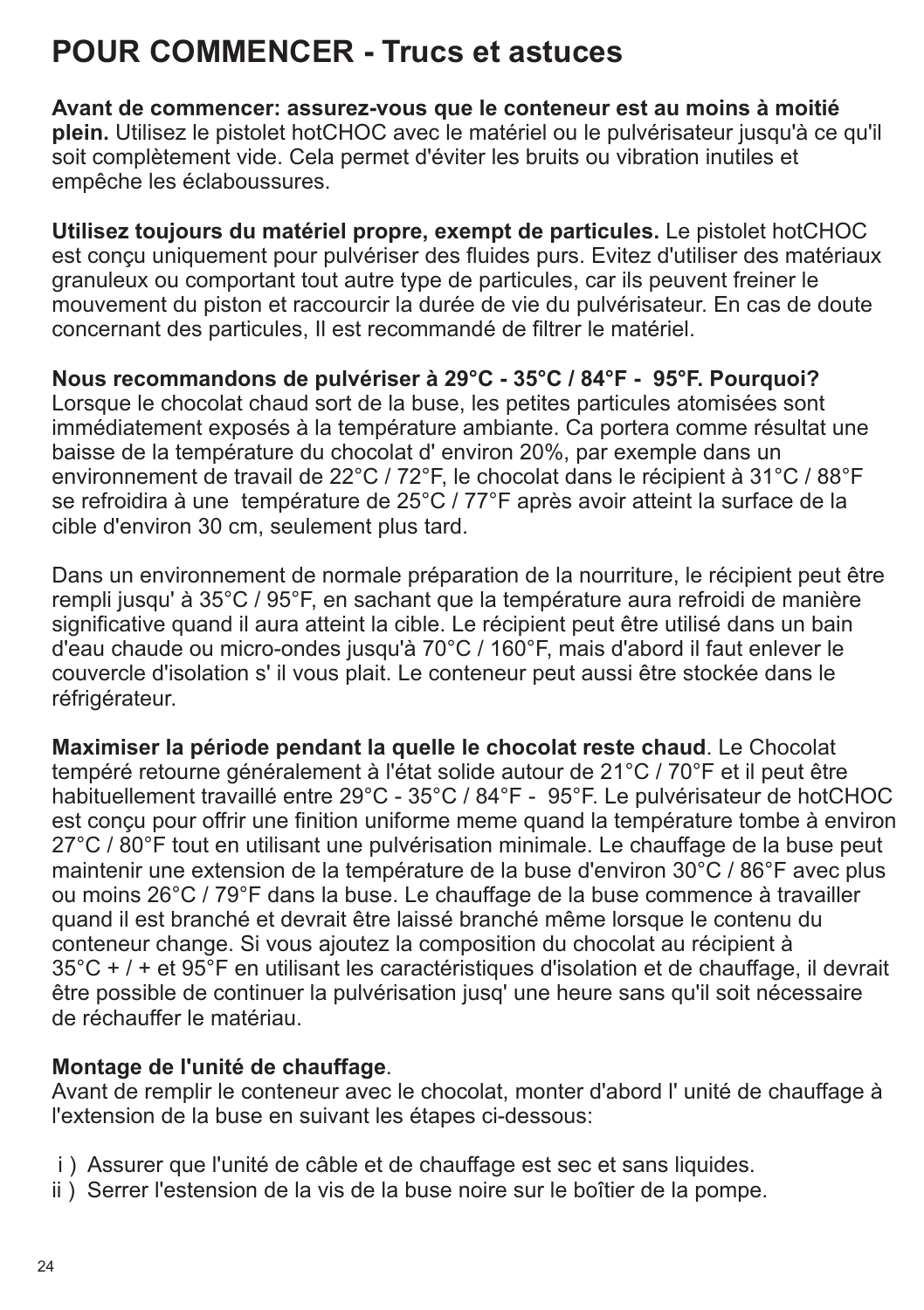- iii) Sans la partie finale de la buse du conteneur, faites glisser l'unité de chauffage en haut et à travers l'extension noire du tube de la buse jusqu'à ce qu'il soit vissé contre le corps de la pompe.
- iv) Coulisser sur le manche de l'isolation jusqu'à ce qu'il atteigne l'extrémité en arrière de l'unité de chauffage.
- v) Visser la buse noire.
- vi) Branchez le pulvérisateur et laisser reposer pendant 2 ou 3 minutes pourque l'unité de chauffage puisse chauffer. Débrancher le pulvérisateur seulement quand l'unité de chauffage ne sera plus nécessaire.

#### **Pulvérisation optimale.**

Pour obtenir un leger revêtement de chocolat, la hotCHOC a été spécialement conçue pour pulvériser environ 2 grammes par seconde de 50% de chocolat et 50% d'un mélange de beurre de cacao, en fonction du type et de la température. 500 ml peuvent fournir une couverture maximale de 10 - 15 m<sup>2</sup>, ou 5 - 8 m<sup>2</sup> de revêtement plus épais. Une couverture legère peut être obtenue avec un seul pas, en utilisant un type de surface d'environ 10 cm, en pulvérisant à environ 30 cm loin de la surface.

- Avant de commencer, tourner le bouton d'alimentation complètement à gauche. Ceci est le réglage de puissance maximale. Après quelques secondes, l'aspiration sera suffisante pour vaporiser le matériau. Réglez le bouton d'alimentation si nécessaire jusqu'à ce que l'appareil pulvérise une pellicule fine et produise une tonalité constante.
- Maintenir une distance constante avec un mouvement régulier.
- Évitez de secouer le pistolet ou de faire des mouvements brusques, au risque de provoquer des gouttelettes.
- En jouant sur la vitesse de mouvement du bras, la hauteur et le nombre de couches, vous pouvez faire varier l'épaisseur du matériau pulvérisé.
- Il est recommandé d'allumer l'appareil uniquement lorsqu'il est situé au dessus de la surface à pulvériser. Cela permet d'économiser la quantité de matériau à pulvériser.
- La buse ronde R6 est la buse la plus polyvalente pour travailler le chocolat avec hotCHOC.
- Si vous souhaitez pulvériser de haut en bas, vous pouvez faire pivoter la rallonge de la buse. Toutefois, ne tournez uniquement dans le sens des aiguilles d'une montre (vu de face), sinon cela desserrera l'extension de la buse. La méthode la plus simple pour régler la direction de la buse est de partir du côté droit; tenir le corps de la pompe fermement avec votre main gauche et déplacer la rallonge de buse avec votre main droite.

#### **Pulvérisation d'autres matériaux?**

Le pulvérisateur est conçu uniquement pour pulvériser chocolat. La pulvérisation d'autres matériaux de faible viscosité tels que l'huile et l'albumine produira un effet différent.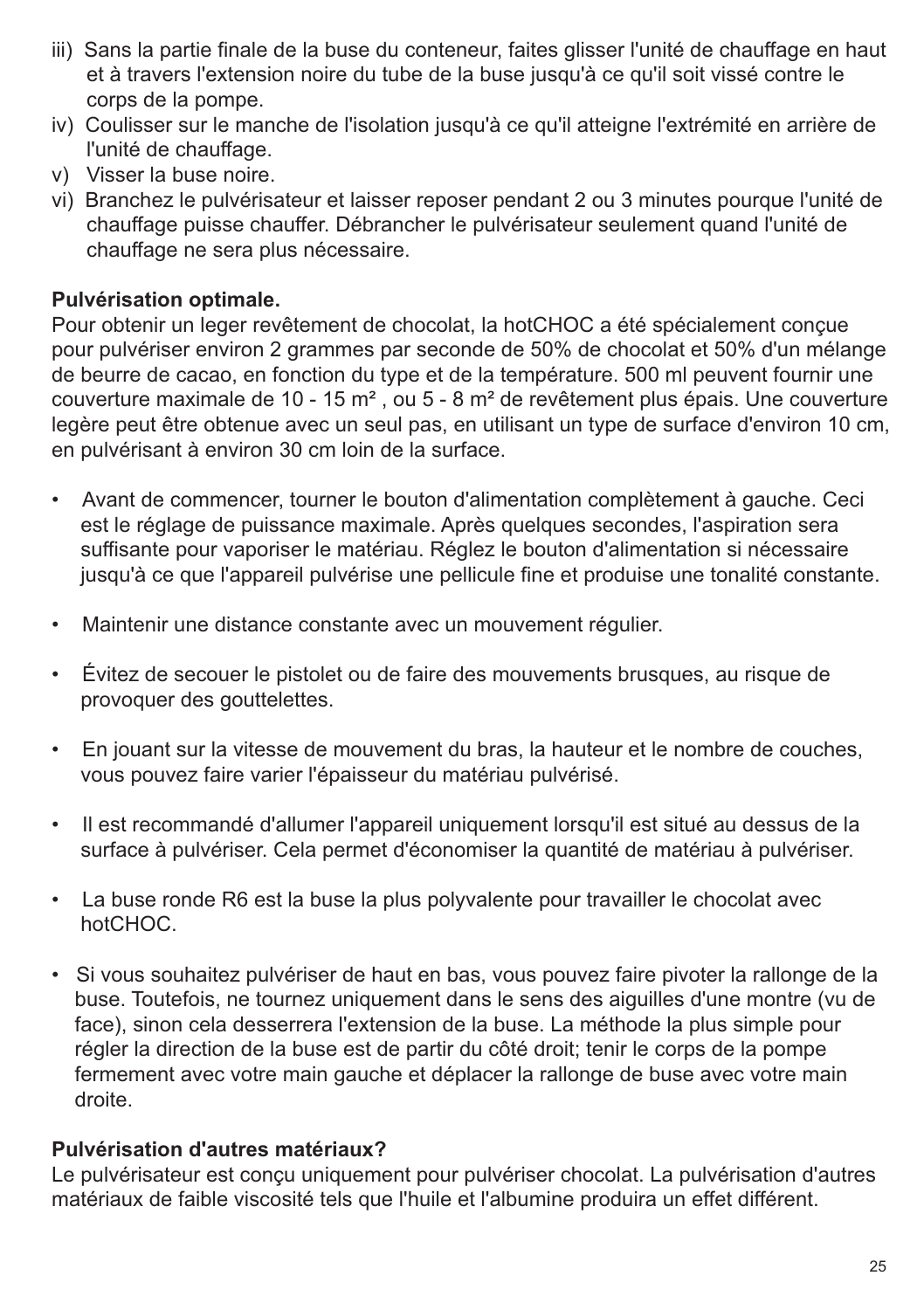### **NETTOYAGE**

**IMPORTANT: Toujours retirer les unités électriques et de chauffage avant de laver le pistolet. Ces pièces ne doivent jamais être en contact avec du liquide.**

**Toujours nettoyer immédiatement après utilisation.** Pour le nettoyage externe, frottez la partie externe du pulvérisateur avec un détergent de qualité. Pour le nettoyage interne, si vous utilisez des matériaux autres que de l'huile, nous vous recommandons de pulvériser une solution détergente douce, à travers la moitié du conteneur de nourriture, puis de nettoyer les pièces individuellement. Alternativement, les composants en plastique peuvent être placés dans le lave-vaisselle à 60°C / 140°F. L'utilisation d'une brosse de nettoyage de tuyaux souple est également recommandée. Cependant, prendre soin de ne pas endommager le cylindre en utilisant des outils abrasifs ou tranchants. Si possible, laisser passer un flux d'air à travers le tube de la buse : l'aspiration peut ainsi faciliter le processus de nettoyage.

Le pulvérisateur est conçu avec des composants de haute qualité. Si vous rencontrez des problèmes, nous vous recommandons d'abord de visionner les vidéos correspondantes sur notre site Internet:

www.KreaSwiss.com/professional-food-sprayer-guns. Dans la plupart des cas, une pièce est oubliée lors de l'assemblage d'après-nettoyage. Si le problème persiste contactez votre revendeur, en lui indiquant le numéro de l'article (page 3) dans toute correspondance.

#### **MONTAGE ET DÉMONTAGE (voir page 2)**

- **•** Retirez la buse à jet rond (9), et faites glisser l'unité de chauffage de la buse (14), puis dévissez la vis d'extension de buse (8) du boîtier de la pompe (5).
- Retirer l'insert de pulvérisation (7) et la bille valve (6) de l'intérieur de la Chambre. Placez toutes les pièces dans un petit plat et nettoyez-les en suivant les étapes de nettoyage décrites précédemment. Le tube d'aspiration (10), les conteneurs (11) et le manchon de la buse (12) peuvent être lavés à l'eau.
- Retirer la vis de service (2) et le carter de la pompe (5). Mettre le piston (3), piston ressort (4) et le capot (1) sur un côté et les essuyer comme indiqué ci-dessus.
- Retirer la bille de soupape (6) à partir du carter de pompe (5) à l'aide d' une tige de cuivre ou de laiton en le poussant à travers l'ouverture du piston.
- Pour réassembler le pistolet, refaire l'opération en sens inverse. Le piston doit se déplacer librement dans le boîtier de la pompe. Vérifiez que la vis de service, l'extension de la buse et la buse à jet rond sont tous bien vissés.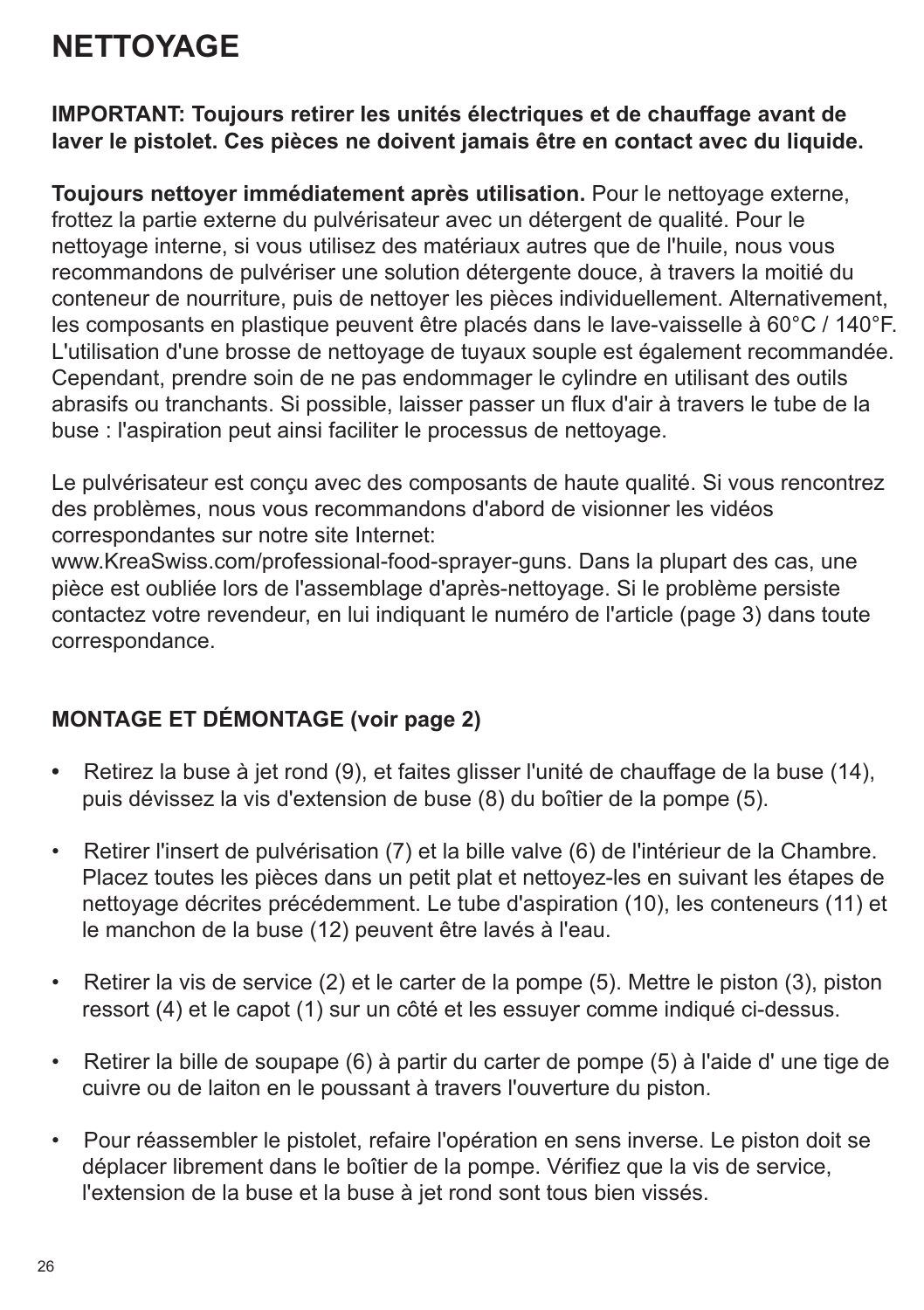### **Garantie**

- Le pistolet est garanti six mois sous réserve des termes inclus et à condition qu'il ne soit utilisé uniquement pour pulvériser **des produits approuvés par l'industrie alimentaire.**
- Le pistolet est conçu pour fonctionner par intermittence. Il ne convient pas à une utilisation industrielle (plus de trois minutes de fonctionnement sur huit minutes). Un maximum de 550 ml de matériau peut être pulvérisé dans un délai de 3 minutes, après quoi il est nécessaire de reposer l'apopareil pendant 5 minutes (refroidissement) avant de pouvoir l'utiliser à nouveau. Si le pistolet est utilisé par intermittence, pour des périodes de 20 à 30 secondes, une période de repos (refroidissement) de 5 à 10 secondes est suffisante. Le non respect de l'utilisation et de la période repos (refroidissement) réduira considérablement la durée de vie du pulvérisateur et annulera la garantie.
- Uniquement les pièces de rechange originales peuvent être utilisées en cas de réparations.
- Le pistolet doit être traité et nettoyé comme décrit dans le mode d'emploi.
- La garantie prend effet à la réception du produit. La garantie exclut les dommages dus à l'usure naturelle, à une surcharge ou à une mauvaise manipulation.

#### **RÉPARATIONS ET RESPONSABILITÉ CIVILE**

Les réparations ne sont pas couvertes par la garantie et doivent être effectuées par des centres de service en fonction des prix et des conditions de livraison applicables dans le pays en question.

Nous déclinons toute responsabilité pour les dommages causés directement ou indirectement par l'utilisation et la pulvérisation de ces produits. L'utilisateur assume l'entière responsabilité pour l'utilisation du produit en conformité avec les lois de l'hygiène alimentaire et autres dispositions légales.

#### **EN Déclaration de conformité CE**

Ce produit répond aux normes suivantes: EN 50144-1:98 +A1:02 +A2:03, EN 50144-2-7:00, EN 50366:03 + A1:06, EN 55014-1:06 + A1:09 + A2:11, EN 55014-2:97 + A1:01 + A2:08, EN 61000-3-2:06 +A1:09 +A2:09, EN 61000-3-3:08, EN 62233:08



San Verdel

Dr. S. Kendrick A. Hitschrich